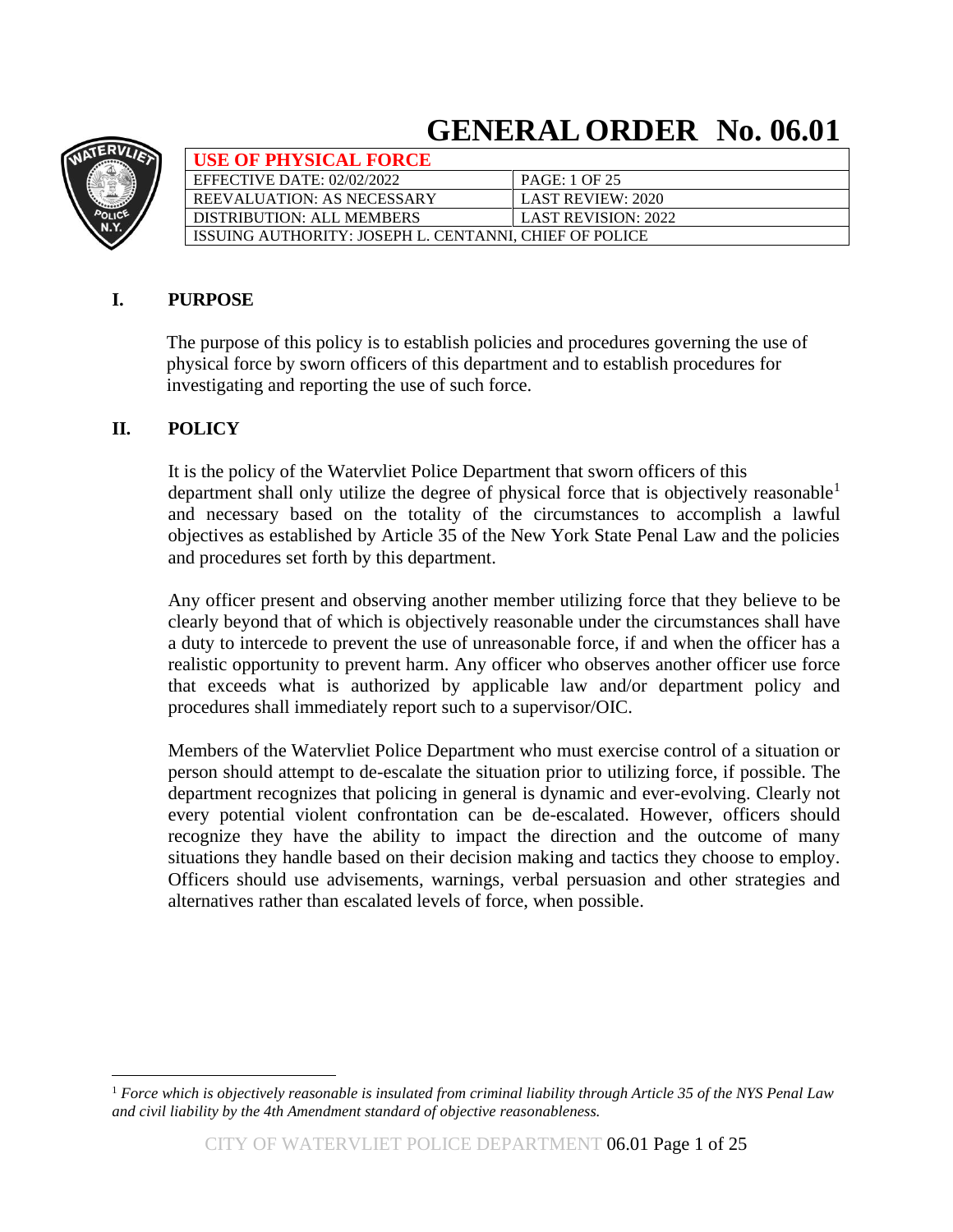### **III. DEFINITIONS**

- **A. Reasonable Cause to Believe that a Person has Committed an Offense:** Reasonable belief means those facts and circumstances within the knowledge of the individual which would make a reasonable and prudent person tend to believe that the facts and circumstances are true.
- **B.** Physical Injury: Impairment of physical condition or substantial pain.<sup>2</sup>
- **C. Serious Physical Injury**: Physical injury which creates a substantial risk of death, or which causes death or serious and protracted disfigurement, protracted impairment of health, or protracted loss or impairment of the function of any bodily organ.<sup>3</sup>
- **D. Physical Force**: Physical presence, action, or exercise of strength to compel another to act or refrain from certain behavior, force which does not amount to deadly physical force.
- **E. Deadly Physical Force**: Force which under the circumstances in which it is used, is readily capable of causing death or serious physical injury.<sup>4</sup>
- **F. Less Lethal Weapons**: Weapons, devices and munitions that are explicitly designed and primarily employed to incapacitate targeted personnel or material immediately, while minimizing fatalities, permanent injury to personnel and undesired damage to property in the target area or environment. Less lethal weapons are intended to have reversible effects on personnel or material.
- **G. Less Lethal Force:** Less lethal force means response options that are not designed or used with the intention of causing (and have less potential for causing) death or serious bodily injury, including but not limited to: impact weapons, chemical agents and Tasers.
- **H. Imminent**: The determination of whether a particular threat or danger is "imminent" is based on an assessment of all the circumstances known to the officer at the time. "Imminent" does not necessarily mean "immediate" or "instantaneous."
- **I. Objectively Reasonable**: An objective standard used to judge an officer's actions. Under this standard a particular application of force must be judged through the perspective of a reasonable officer facing the same set of circumstances without the benefit of 20/20 hindsight and based on the totality of the facts that are known to that officer at the time the force was used.<sup>5</sup>

 $2$  NYS Penal Law §10 (9) (McKinney 2013)

<sup>3</sup> NYS Penal Law §10 (10) (McKinney 2013)

<sup>4</sup> NYS Penal Law §10 (11) (McKinney 2013)

<sup>5</sup> Graham v Connor, 490 U.S. 396 (1989)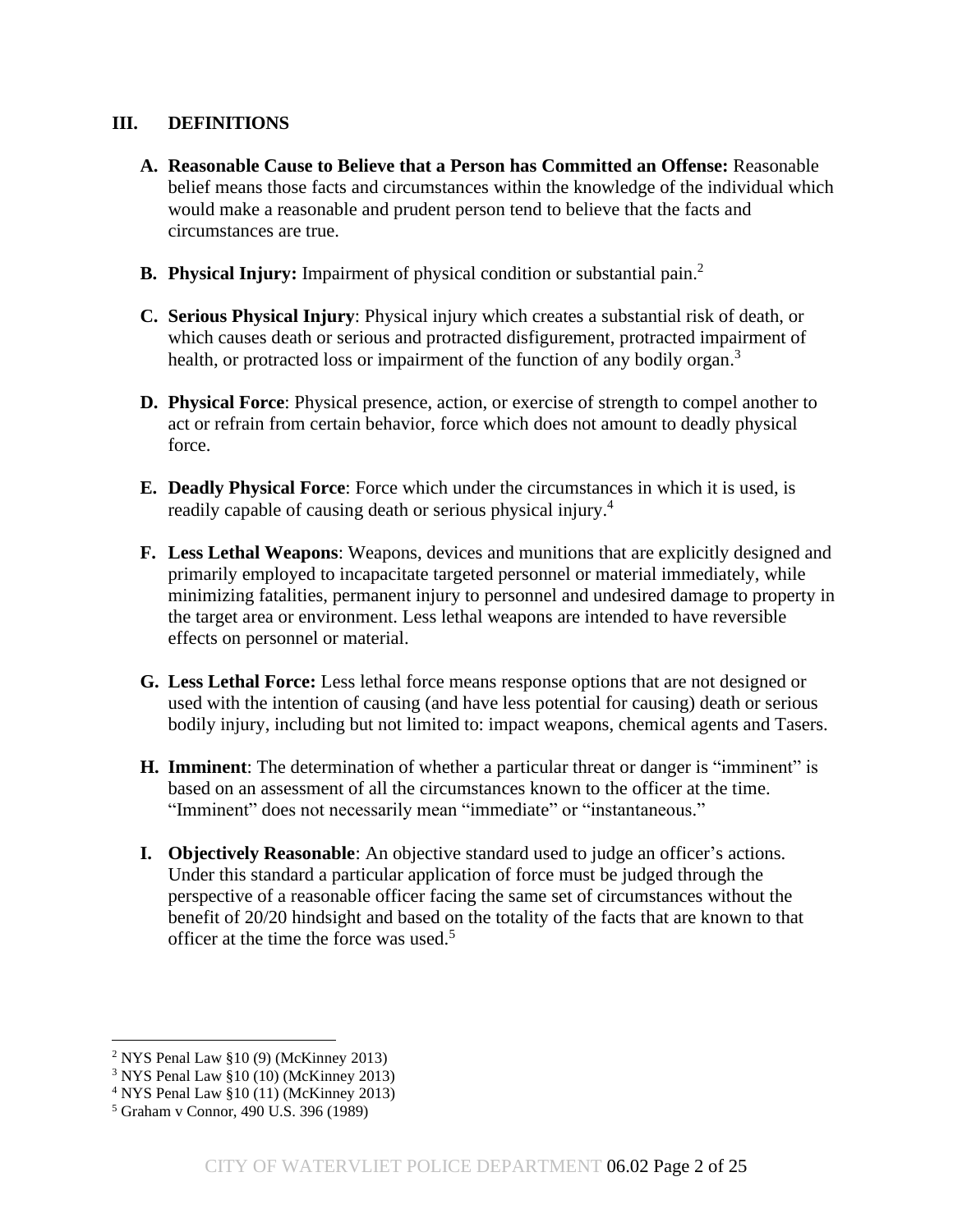- **J. Excessive Force**: Use of force greater than which a reasonable officer would use under the circumstances. A type or degree of force that is neither reasonable nor necessary, or utilizing any degree of force as summary punishment or vengeance.
- **K. Carotid Restraint:** A control technique in which the carotid arteries on the side of the neck are compressed, restricting the blood flow to the brain, rendering a person unconscious.
- **L. Conducted Energy Weapon (CEW):** A weapon designed primarily to discharge electrical charges into a person that will may cause involuntary muscle contractions and override the person's voluntary motor responses.
- **M. Arcing:** The activation of a CEW without discharging the probes. This may be done as a warning to the person or to test the CEW prior to deployment (also referred to as a spark test). The Taser cartridge must be removed from the weapon prior to arcing.
- **N. Drive Stun:** An action which requires pulling the trigger and placing a CEW in direct contact with the person causing the electric energy to enter the person directly. Drive stun is frequently used as a non-incapacitating persuasive compliance technique. It may also be used to incapacitate the person where at least one probe is attached to the person's body and the CEW contact will complete the circuit. A drive stun performed in absence of probe contacts will not result in neuro muscular incapacitation (NMI).
- **O. Laser Painting:** The act of un-holstering and pointing a CEW at a person and activating the CEW's laser/LED light to show the weapon is aimed at the person.
- **P. Impact Weapon:** A device used to apply force against another or to affect a blocking or defensive technique. This shall include cocobolo/composite wood batons and expandable batons.
- **Q. Oleoresin Capsicum (OC):** A genus of plants, the ripe fruit of the capsicum mimum (or frutescans), contains the active principal capsaicin.
- **R. Capsaicin:** A colorless, pungent crystalline compound that is derived from capsicum and is a strong irritant to skin and mucous membranes.
- **S. Oleoresin:** A naturally occurring mixture of oil and resin extract from various plants.
- **T. Orthoclorobenzal Malononitrile (CS):** A chemical agent causing tears, salivation and painful breathing, C6H4ClCH:C(CN)2.
- **U. Positional Asphyxia:** A medical emergency that occurs when a person's body position interferes with breathing, either when the chest is restricted from expanding properly or when the position of the person's head obstructs the airway which may lead to death or serious physical injury.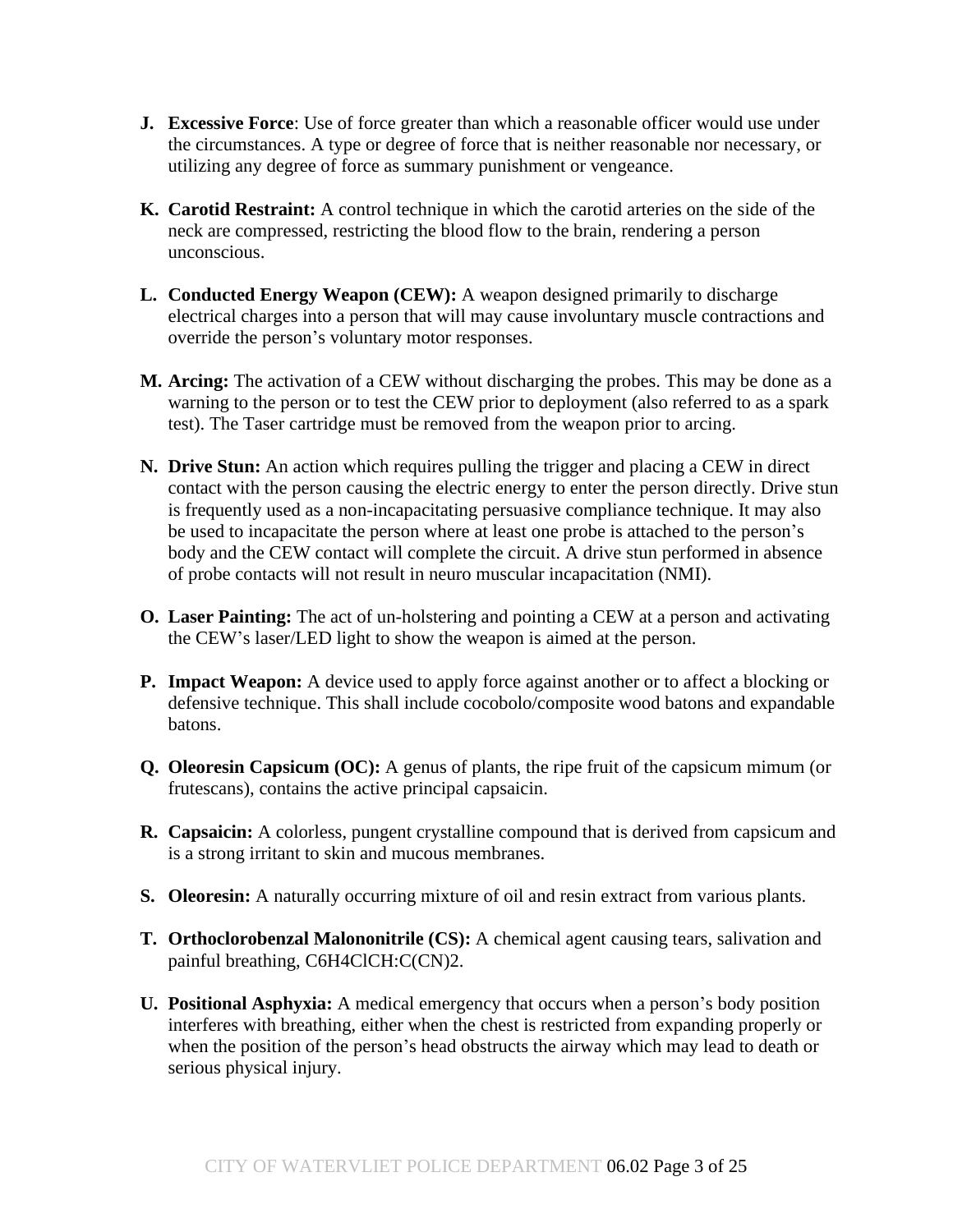- **V. Excited Delirium:** A condition in which a person presents with extreme agitation, aggression and acute distress. The condition is typically associated with the use of drugs that alter dopamine processing or hyperthermia<sup>6</sup>. The condition can be life threatening if immediate emergency measures are not taken.
- **W. Weapon of Opportunity:** Consists of any object, other than a department approved less lethal or lethal weapon (i.e., flashlight, portable radio, etc.).
- **X. Strategically Disengage:** Tactically withdrawing from a position when withdrawal does not increase the risk of injury to innocent persons which allows greater distance and additional security for an officer to gain additional time to consider or deploy a greater variety of force options.
- **Y. Deadly Force Investigation Team (DFIT):** The DFIT is tasked to investigate and thoroughly document any officer-involved shooting or critical incident. Members will be selected by the Chief of Police.

## **IV. AUTHORIZED USE OF FORCE**

A. While in the performance of official duties, officers shall only utilize the degree of physical force or deadly physical force that is objectively reasonable and necessary based on the totality of the circumstances to accomplish lawful objectives as established by Article 35 of the New York State Penal Law and the policies and procedures set forth by this department.

- i. Lawful objectives include, but not limited to: detentions, frisks, arrests, self defense and in defense of others, defense of property, preventing a person from self-injury or protective custody commitments, preventing a person from destroying evidence, preventing a prisoner escape, quelling a riot.
- ii. Factors that assist in determining the totality of the circumstances include:
	- 1. The severity of the crime or circumstance.
	- 2. The level and immediacy of threat or resistance posed by the suspect.
	- 3. The potential for injury to citizens, officers and suspects.<sup>7</sup>
	- 4. The risk or attempt of the suspect to escape. $8$
	- 5. The knowledge, training and experience of the officer.<sup>9</sup>
	- 6. Other environmental conditions or exigent circumstances.<sup>10</sup>
- iii. Other factors that assist in determining the necessity to use deadly physical force include, but are not limited to:<sup>11</sup>

<sup>6</sup> Takeuchi, Asia et al. "Excited delirium." The western journal of emergency medicine vol. 12,1 (2011): 77-83. <sup>7</sup> Scott v. Harris, 550 U.S. 372 (2007)

<sup>8</sup> Graham,490 U.S. at 396 (1989)

<sup>&</sup>lt;sup>9</sup> Analysis of cases under the 4th Amendment require the focus to be on the perspective of a reasonable officer on the scene which includes the training and experience of the officer. Graham v. Connor, 490 U.S. 386 (1989), Terry v. Ohio, 392 U.S. 1 (1968)

<sup>&</sup>lt;sup>10</sup> Courts have repeatedly declined to provide an exhaustive listing of factors. Chew v. Gates, 27 F. 3d 1432, 1475 n.5 9th Cir. (1994)

<sup>&</sup>lt;sup>11</sup> Sharrar v. Felsing, 128 F. 3d 810 (3rd Cir. 1997) (numbers of officers or persons)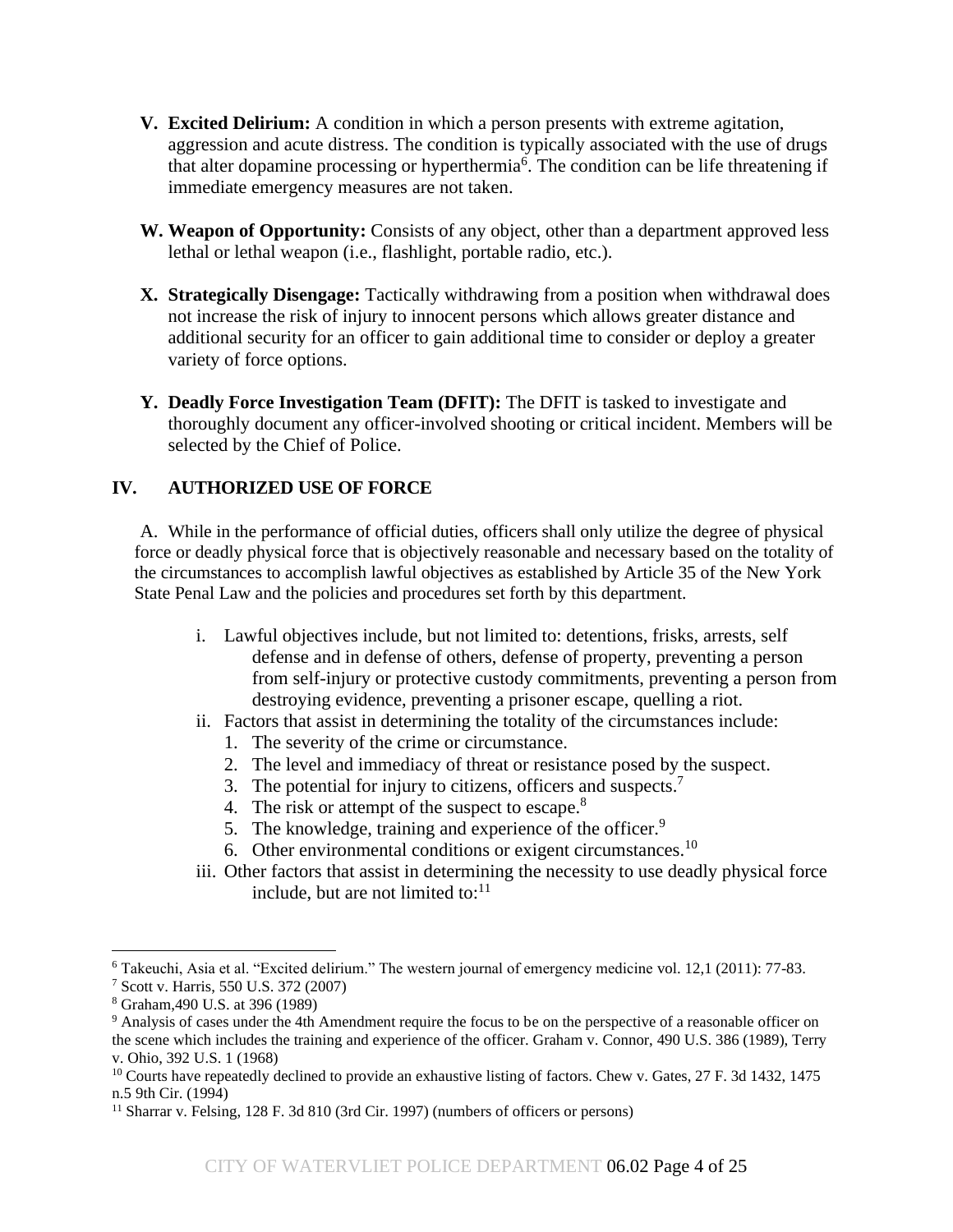- 1. The number of persons present.
- 2. The number of suspect's present.
- 3. Pre-assault indicators (actions, statements, etc.).
- 4. Size, age and physical condition of the officer and person.
- 5. Known or perceived physical abilities of the suspect.
- 6. Previous violent or mental health history.
- 7. Perception of the use of alcohol or drugs by the person.
- 8. Perception of the suspect's mental or psychiatric history based on specific actions.
- 9. The availability and proximity to weapons.
- 10. Environmental factors (i.e., night/day, snow/ice, terrain, etc.).
- 11. Injury to the officer or prolonged duration of the incident.
- 12. Officer on the ground or other unfavorable position.
- 13. Characteristics of being armed (i.e., bulges, adjustment of clothing, "security touches.").
- B. Deadly force should be used as a last resort when all other lesser alternatives have been considered and/or exhausted prior to the use of deadly force, including strategic disengagement.
- C. **De-escalation:** Policing requires that at times an officer must exercise control of a violent or resisting person to effect an arrest, or to protect an officer or others from risk of imminent harm. Clearly, not every potential violent confrontation can be de-escalated but officers do have the ability to impact the direction and the outcome of many situations they handle based on their decision-making and tactics they choose to utilize.

The person(s) actions will dictate the officers use of force. Force transition is the shift, escalation/de-escalation from the application from one type to another in conjunction with the "objective reasonableness" standard described in the above sections.

In use of force incidents, the officer will transition to different degrees or types of force, including attempts to de-escalate. Force situations are dynamic and require an officer to continually assess the person's actions to ensure a proportionate response. Officers shall modify their level of control in relation to the amount of resistance offered by a person. 12 The officer need not progress through each level of force before reaching the final level.

When reasonable under the totality of the circumstances, officers should gather information about the incident, assess the risks, assemble resources, attempt to slow momentum and communicate and coordinate a response. In their interaction with the person, officers should use advisements, warnings, verbal persuasion and other tactics and alternatives to higher levels of force. Officers should recognize that they may strategically disengage to a position that is tactically more secure or allows them greater distance to consider or deploy a greater variety of force options $13$  when withdrawal does not increase the risk of innocent persons or themselves.

<sup>12</sup> Cops.usdoj.gov "Use of Force" PDF, §VII (retrieved 2019-07-10)

<sup>13</sup> Cops.usdoj.gov "Use of Force" PDF, §VIII (retrieved 2019-07-10)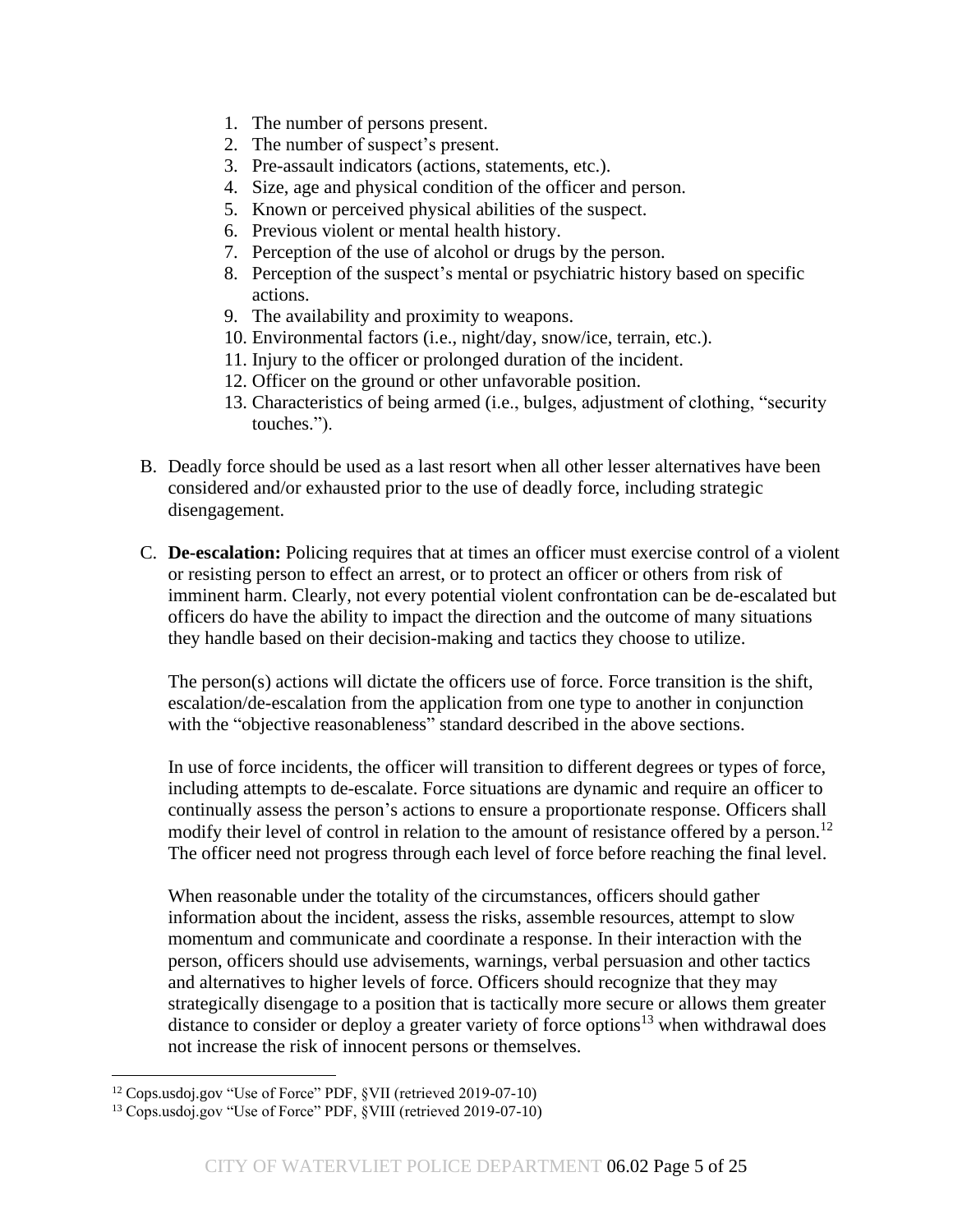D. **Sanctity of Life:** No person's life is intrinsically more valuable than another. The Watervliet Police Department holds all life in the highest regard. Factors that should influence the decision-making process in a critical incident where lives are in the balance shall be based on the totality of the circumstances known to law enforcement at that time. Generally, the safety priorities should be: hostage(s), innocent civilians, police officers, suspect.

Any prioritization of the efforts of law enforcement to effectively resolve a critical incident should be based primarily on the person's ability to remove themselves from the dire situation they may be in. Suspects have the most ability to remove themselves or affect the outcome of the situation through surrender.

Conversely, a hostage will have the highest priority, based not on any valuation of their life, but rather based on the fact that they are in the most peril with the least amount of control. When contemplating an action, officers must evaluate who would benefit or suffer the most.<sup>14</sup>

E. **Duty to Intercede:** Any officer observing another officer using force that they reasonably believe to be beyond that which is objectively reasonable under the circumstances shall intercede to prevent the use of unreasonable or excessive force, if and when the officer has a realistic opportunity to prevent harm.

Any officer observing another officer using force that they reasonably believe to be beyond that which is objectively reasonable under the circumstances shall promptly report these observations to a supervisor/OIC.

# **V. LEVELS OF RESISTANCE**

Officers must consider several factors when dealing with a non-compliant person. A person may be non-compliant due to a medical condition, mental, physical, or hearing impairment, language barrier, drug interaction, or emotional crisis and have no criminal intent. This may not make the person any less dangerous but it may require a change in tactics that will be more effective while maintaining officer safety.

- **A. Compliant -** A person contacted by an officer who acknowledges direction or lawful orders given and offers no passive/active, aggressive, aggravated aggressive resistance.
- **B. Passive Resistance -** The person is not complying with an officer's commands and is uncooperative but is taking only minimal physical action to prevent the officer from placing the person in custody and taking control. Examples include: standing stationary and not moving upon lawful direction, falling limp and refusing to use their own power to move (becoming "dead weight"), holding onto a fixed object, or locking arms with another during a protest or demonstration.

<sup>&</sup>lt;sup>14</sup> National Tactical Officers Association Tactical Response and Operations Standard for Law Enforcement Agencies §2.3.3 (published April 2018)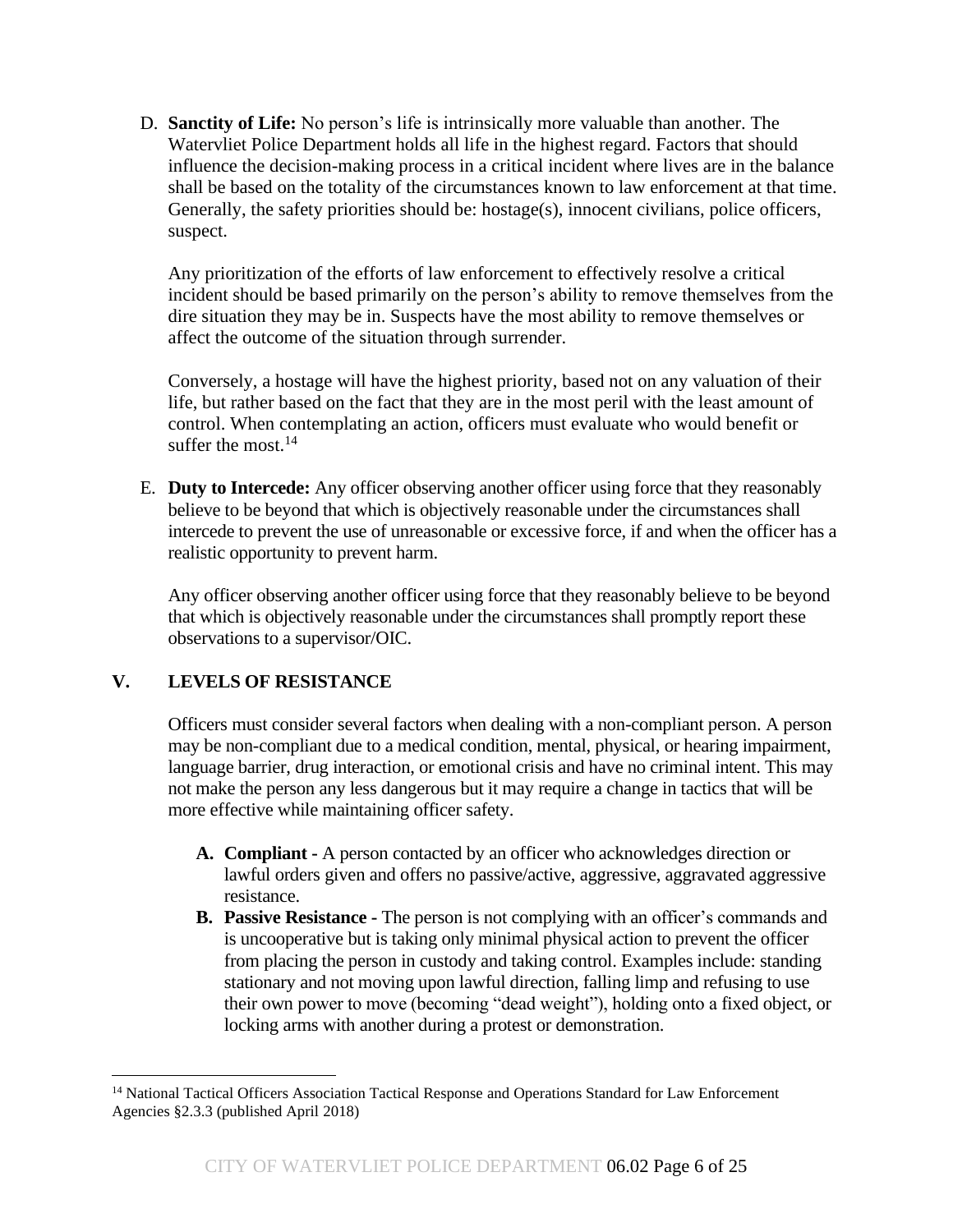- **C. Active Resistance -** The person's verbal or physical actions are intended to prevent an officer from placing the person into custody and taking control but are not directed at harming the officer. Examples include: walking or running away, breaking the officer's grip.
- **D. Aggressive Resistance -** The person displays intent to harm the officer, themselves, or another person and prevent an officer from placing the person in custody and taking control. The aggression may manifest itself through a person taking a fighting stance, punching, kicking, striking, attacks with weapons, or other actions which present an imminent threat of physical injury to the officer or another.
- **E. Aggravated Aggressive Resistance -** The person's actions are likely to result in serious physical injury or death to the officer, themselves, or another. These actions may include a firearm, use of blunt or bladed weapon and extreme physical force.

## **VI. LEVELS OF FORCE**

The person's actions shall dictate the officer's use of force. Force transition is the shift to either de-escalate or escalate the application of force from one type to another. The force transition is determined by what the officer believes is objectively reasonable. Because use of force situations are dynamic and require an officer to continually measure the person's actions, officers shall modify their level of force in relation to the amount of resistance offered by a person. Nothing contained within this policy shall require an officer needing to progress through each level of force before reaching the final level of force.

- **A. Presence –** The physical presence of an officer, whether uniformed or not, is considered the best method for deterring a crime or diffusing a situation. Presence may be accomplished by, but is not limited to: professional and non-threatening disposition of officer(s), marked patrol vehicle(s) and visible police canine(s).
- **B. Verbal Persuasion -** The practice of courtesy in all public contacts encourages understanding and cooperation. Lack of courtesy arouses resentment and often physical resistance. Simple directions that are complied with are by far the most desirable method of dealing with an arrest situation. Control may be obtained through advice, persuasion and warnings before resorting to physical force. This should not be construed to suggest that officers relax and lose control of a situation, thus endangering their personal safety or the safety of others. Officers may increase their volume and shorten commands in an attempt to gain compliance. Such short commands may include, "Stop" or "Don't Move."
- **C. Empty-Hand Control -** Frequently, persons are reluctant to be taken into custody and offer some degree of physical resistance. Under circumstances when a person offers passive or active resistance, an officer may overcome this resistance through physical strength and skill in arrest tactics to include:
	- a. Soft-Hand Techniques Officer's use of grabs, holds and joint locks to restrain an individual.
	- b. Hard-Hand Techniques Officer's use of punches, kicks, strikes to gain compliance or assist in restraining an individual.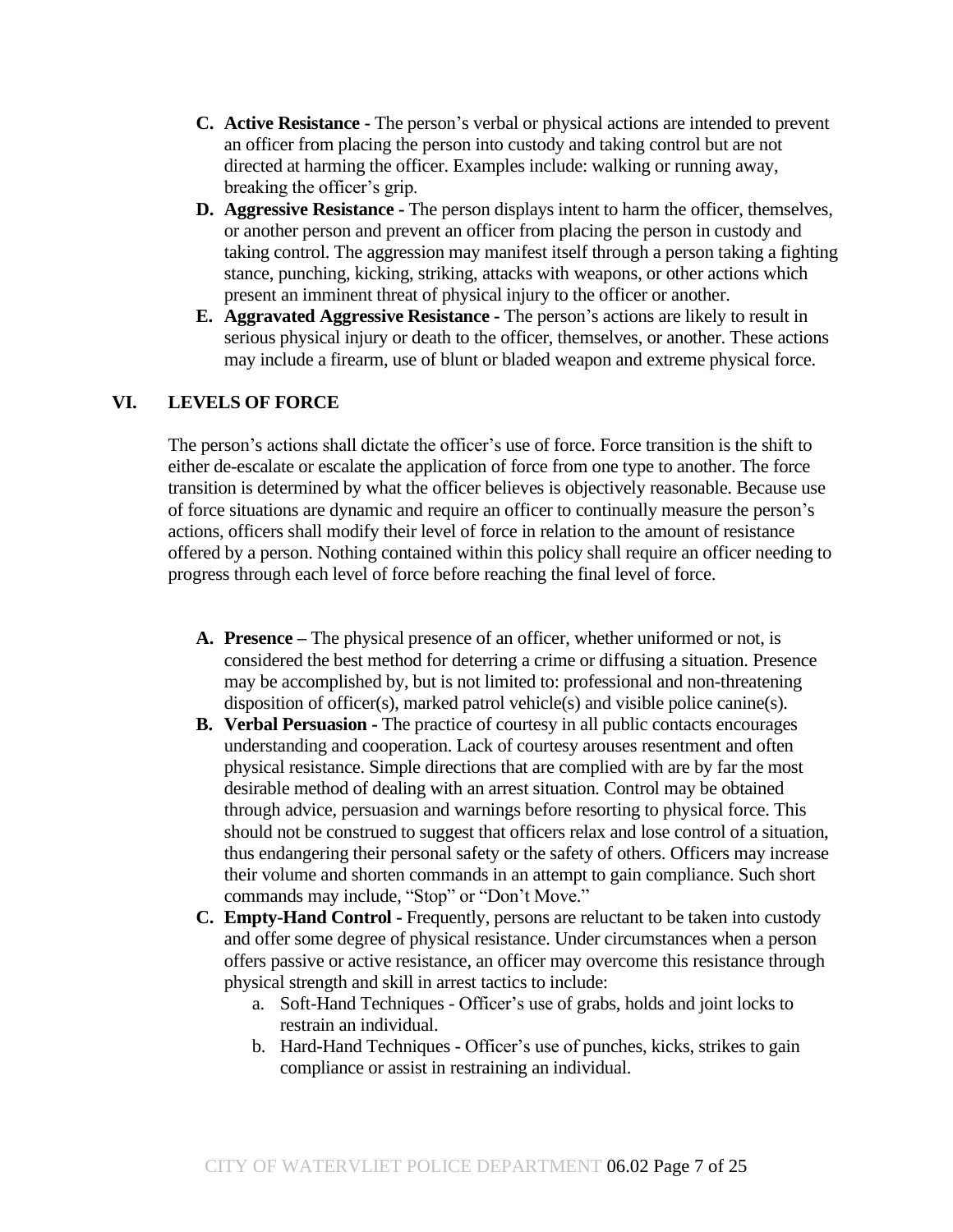- **D. Less-Lethal Weapons -** Officers who encounter a person(s) who is displaying active resistance and/or aggressive resistance, less-lethal weapons may be utilized.
	- a. Impact Weapons: Officers will make every effort to use their primary department issued or approved impact weapon. In the event that the officer's primary impact weapon has been lost as a result of that confrontation, broken, or taken away, the officer may be justified in using an alternative impact weapon (flashlight, radio, or any other impact weapon not issued or approved specifically as a defensive weapon as a means of force). An alternative impact weapon should only be used when no other reasonable alternative is present.
	- b. Oleoresin Capsicum (OC): When properly used, OC is generally quite effective on humans. OC will incapacitate most people for a period of approximately thirty (30) minutes without permanent injury. Whenever possible, a verbal warning of OC deployment and a command to discontinue the undesirable behavior shall be given. A person exposed to OC must be decontaminated as soon as practical.
	- c. Conducted Energy Weapon (Taser): The department issued Taser shall be used in accordance with policy and procedure.
	- d. Less Lethal Shotgun: When deployed, the Less Lethal Shotgun may assist in de-escalation of potentially violent confrontations.
- **E. Weapon of Opportunity -** An officer may be involved in a sudden use of force scenario or find themselves without the ability to utilize department issued equipment resulting in the utilization of an improvised weapon to assist them. An officer must be able to articulate a compelling need to use a weapon of opportunity.
- **F. Deadly Force -** While in the performance of official duties, an officer may use deadly force only when it is objectively reasonable to believe that the action is in defense of human life, including the officer's own life, or in defense of any person in imminent danger of serious physical injury. In addition, officers may use deadly physical force as outlined in Article 35 of the New York State Penal law to prevent the escape of a fleeing felon who the officer has probable cause to believe has committed a violent felony crime and is an imminent threat to human life should escape occur. An officer in this scenario should give a verbal warning, if practical, prior to the use of deadly force.

Deadly force should be used as a last option when all other lesser alternatives have been considered and/or exhausted. This includes strategic disengagement.

#### **VII. PROHIBITED USES OF FORCE & EQUIPMENT**

- A. Discharging warning shots from a firearm is prohibited.
- B. Risk to Innocent Persons Officers are prohibited from discharging firearms when it appears likely that an innocent person may be injured.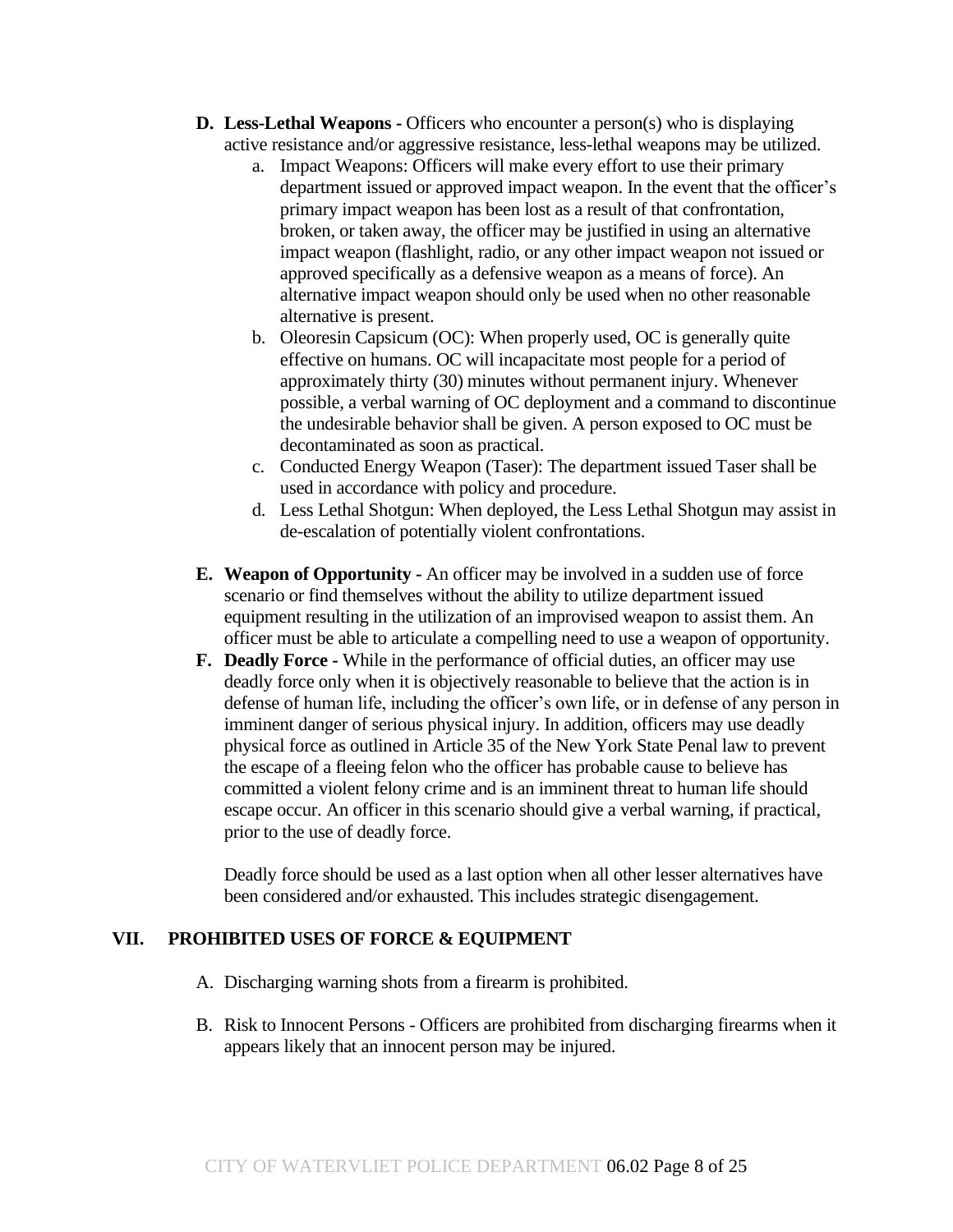- C. The use of a carotid restraint shall be prohibited unless the member has no other means available to stop a deadly physical force situation and the member has received department-approved training on the carotid restraint technique. If a carotid restraint is applied, the officer shall immediately request for the on-duty supervisor/OIC and EMS to respond to the scene regardless if the restraint was effective or not.
- D. Moving Vehicles Discharging a firearm at a moving vehicle is prohibited unless the officer reasonably believes that the occupant(s) of the vehicle is using or about to use deadly physical force against the officer or another person and other available options are not immediately available.

Officers should avoid positioning themselves in a tactically inferior location when working near a motor vehicle and the potential for harm exists and should note that a motor vehicle presents a formidable shield against most firearms and if the officer disables the operator, the vehicle can be expected to continue uncontrolled, creating a hazard to officers and the public.

- E. An officer is prohibited from using force for the following reasons;
	- i. To extract an item from the anus or vagina of a subject without a warrant, except where exigent circumstances are present.
	- ii. To coerce a confession from a person in custody.
	- iii. To obtain blood, saliva, urine, or other bodily fluid or cells from an individual for the purposes of scientific testing in lieu of a court order where required.
	- iv. Against persons who are handcuffed or restrained unless it is used to prevent injury, escape, or otherwise overcome active or passive resistance posed by the person.
- F. Only issued or approved equipment will be carried on duty and used when applying physical force, except in emergencies when an officer may use any resource at their disposal. The carrying or use of any instrument as a weapon not specifically authorized or issued by the Watervliet Police Department is prohibited. Examples of unauthorized weapons include, but are not limited to, a blackjack, weighted gloves, stun guns, brass knuckles, steel toe shoes or boots.

# **VI. UNLAWFUL ASSEMBLY/ CROWD DISPERSAL**

A. With the approval of the Chief of Police/designee, the use of chemical agents (CS), or OC, in response to an unlawful assembly may be reasonable depending on the totality of the circumstance. Members of the Watervliet Police Department should consider when, where and how chemical agents may be deployed and consider potential collateral effects. The minimum amount of agent shall be used to obtain compliance.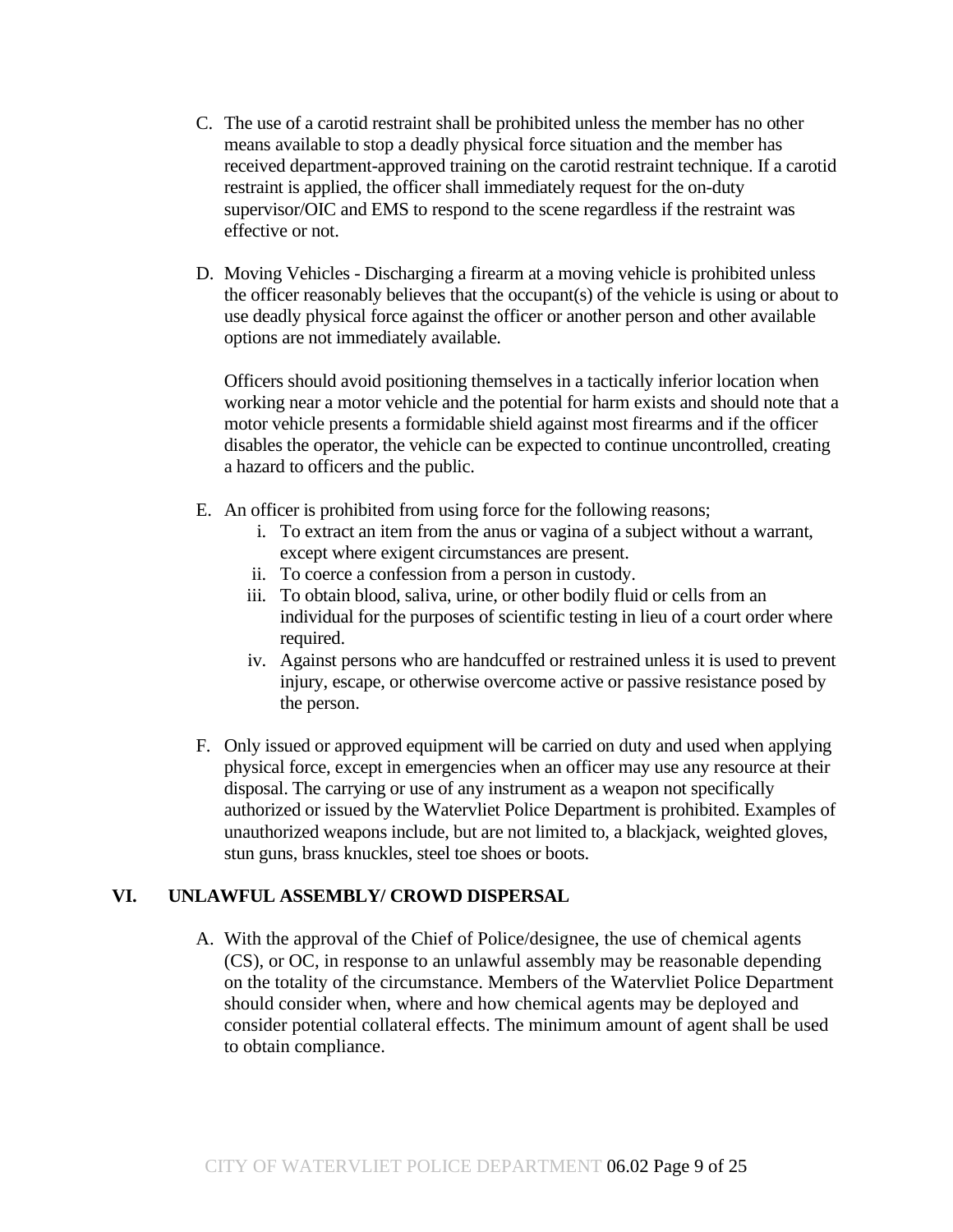- B. An audible warning of the imminent use and a reasonable amount of time should be provided to disperse the crowd, on-scene media, other observers and Watervliet Police Department members that are present prior to the use of any agents.
- C. If agent use is contemplated in crowd situations, Emergency Medical Services should be on site prior to its use and shall make provisions for decontamination and medical screening for those persons affected by the agent.
- D. The use of agents against passive resisters is prohibited absent exigent circumstances.
- E. Only members who have received specialized training in the deployment of agents are authorized to utilize such.
- F. Additional guidance is contained within this policy. See Section "IX" Less Lethal Weapons Operating Procedure, sub-section "C" Chemical Agents.

## **VI. LESS-LETHAL WEAPONS OPERATING PROCEDURES**

- A. Conducted Energy Weapons (CEWs/Taser)
	- 1. CEWs/Taser shall be carried and utilized only as authorized in accordance with department policies and procedures.
		- (i) The Watervliet Police Department's authorized CEW is the Taser X26P.
		- (ii) The use of personally owned CEWs while on duty is not authorized.
	- 2. CEWs shall be stored in a secure area when not in use. Upon starting their tour of duty, qualified members will be assigned a CEW by the on-duty shift supervisor. The on-duty supervisor shall log the CEW's designated number and the name of the member carrying it in the daily blotter. Once issued, the member is required to complete the following:
		- (i) Turn the CEW to the "on" position and perform a conditions check of the CEW. Members must verify the battery life percentage of their CEW is above twenty percent (20%). If a battery level is below this level, the department CEW instructor shall be contacted via email and advised of such. The CEW should not be utilized until the battery is replaced.
	- 3. A spark test (five-second cycle) of every CEW shall be conducted daily to ensure proper operation of the weapon. This spark test is to be recorded on a monthly log sheet. Completed monthly sheets shall be submitted to the CEW instructor to be retained.
		- (i) If any member discovers a CEW is not functioning properly, or appears to be in need of repair, the CEW is to be immediately taken out of service and the CEW instructor is be notified.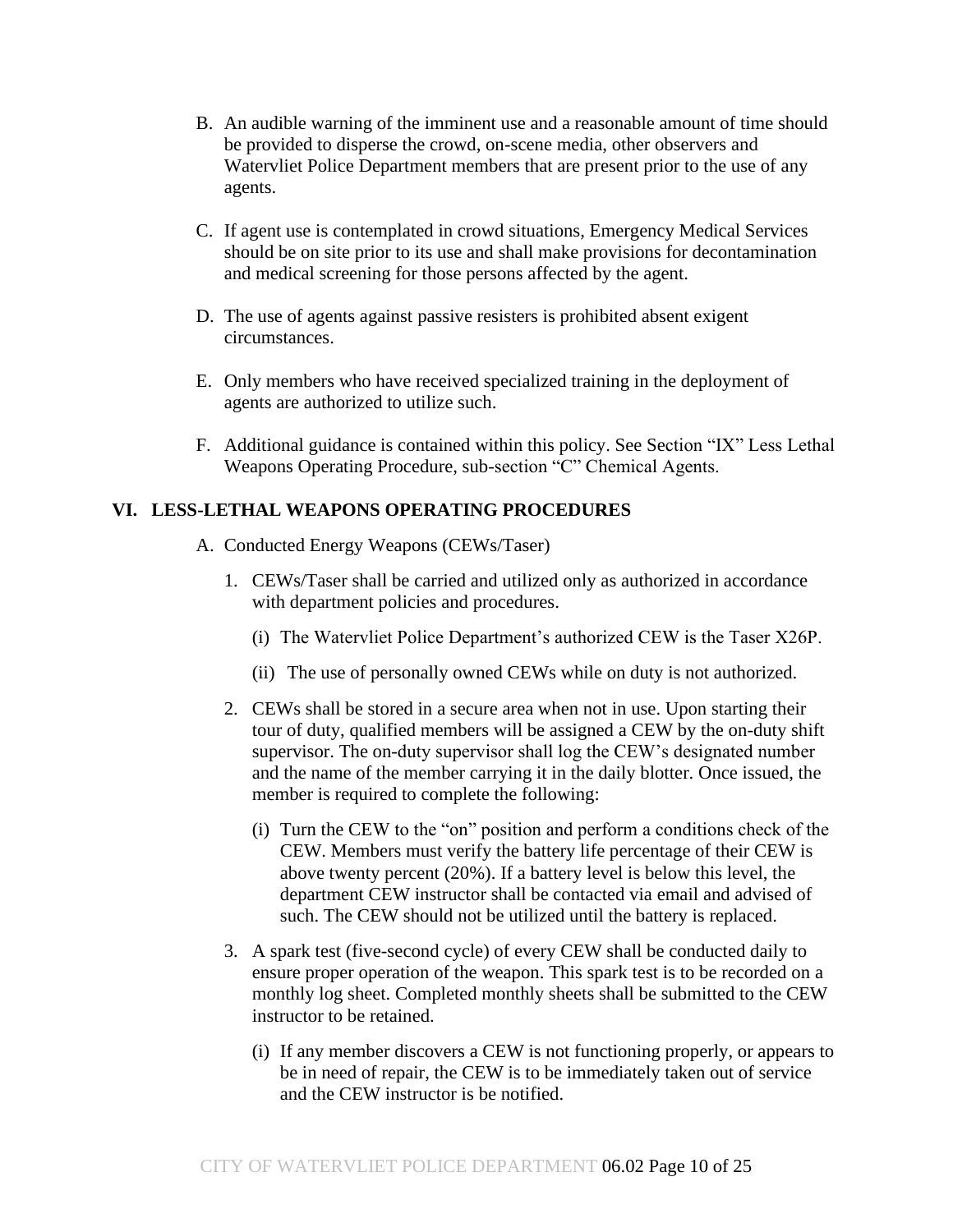- 4. Each on-duty shift supervisor/OIC is to account for all CEWs and CEW related equipment at the beginning and end of their tour.
- 5. Members issued a CEW shall return said equipment at the end of their tour of duty. CEWs shall not be stored in any locations other than the designated secure area.
- 6. CEW operators shall use due care with any CEW or CEW related equipment.
- 7. Deployment/Use of a CEW:
	- (i) The CEW is a defensive operation weapon and shall be used in accordance with Article 35 of the New York State Penal Law and Watervliet Police Department policies and procedures.
	- (ii) Generally, CEWs shall not be used against passive resistant persons, unless extenuating circumstances exists. Additionally, a fleeing person shall not be the sole justification for using a CEW against a person. Officers must consider and clearly articulate the following factors:
		- 1. The severity of the offense the officer has reasonable cause to believe occurred or about to occur.
		- 2. The person's threat levels to others.
		- 3. The risk of injury to the person.
		- 4. Prior to deploying a CEW, officers shall consider the following:
		- 5. The level of force exhibited by the person.
		- 6. Proximity and/or access to the person.
		- 7. Safety of involved individuals to include hostages, uninvolved civilians, other first responders and the involved person.
	- (iii) CEW's shall not be used under the following circumstances, unless deadly physical force in justifide and in accordance with Article 35 of the New York State Penal Law and Watervliet Police Department's policies and procedures:
		- 1. Where the person is elevated on an object and has the potential to fall (e.g., building roof tops, trees, river banks, bridges, fences).
		- 2. Obviously pregnant or known to be pregnant woman.
		- 3. Apparent juveniles, unless personnel are justified in using deadly physical force.
		- 4. The elderly or visibly frail.
		- 5. Handcuffed persons unless it is necessary to prevent the person from causing harm to themselves, personnel, or others and all other lesser attempts of control are deemed ineffective.
		- 6. Persons that are in physical control of a vehicle in motion (e.g., driver of a car, truck, motorcycle, ATV, bicycle, scooter, etc.).
		- 7. Where the person has a known heart condition, or an apparent debilitating illness.
		- 8. Intentionally utilizing the CEW in the face or head area of a person.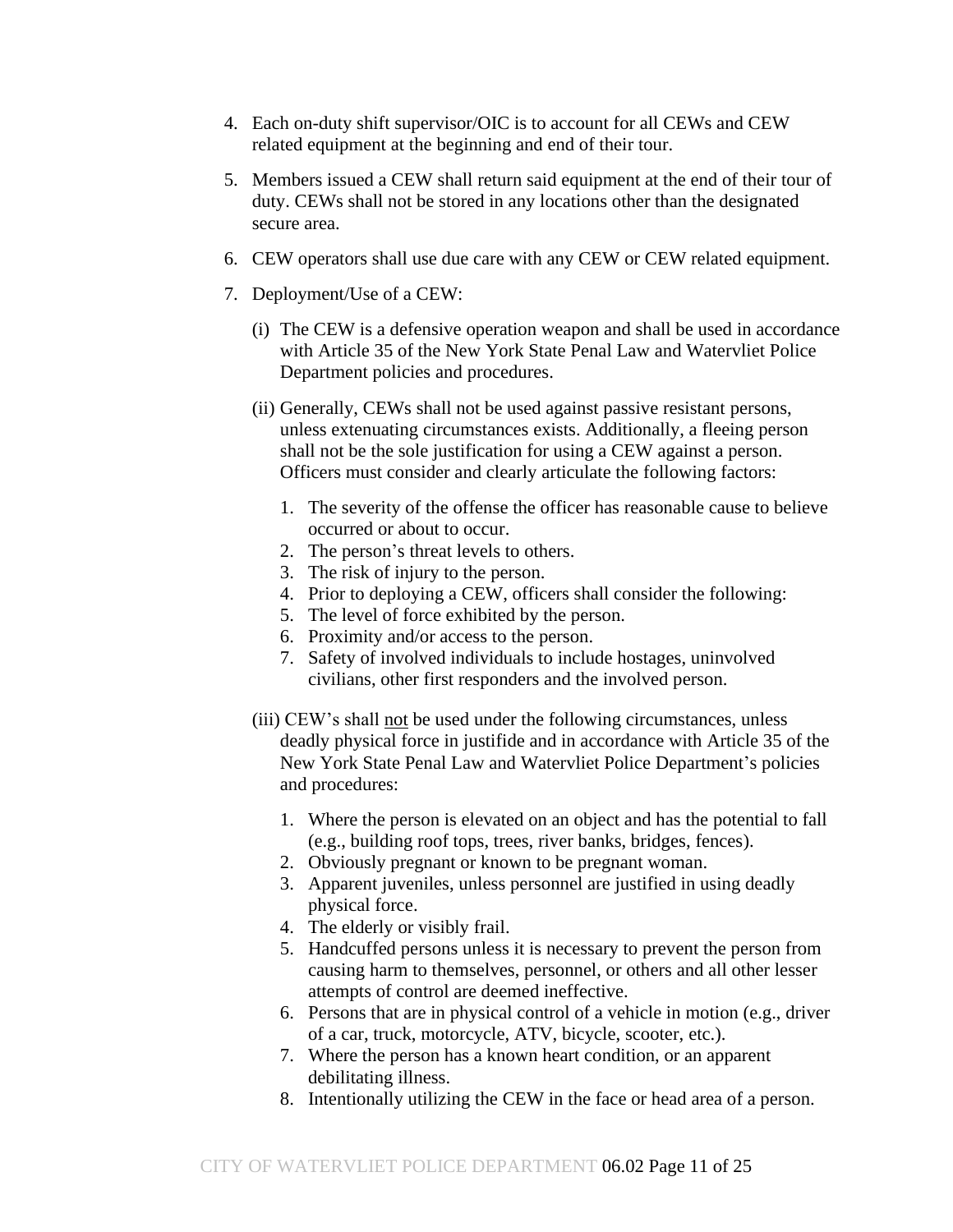- 9. In areas where flammable liquids and/or gases are present due to the potential for ignition of said liquids and/or gases.
- 10. CEWs shall not be deployed when a person has been sprayed with an alcohol based chemical spray or alcohol based pepper spray. Note: The Watervliet Police Department's issued OC spray is non-alcohol based and safe to be deployed in conjunction with a CEW.
- 11. To threaten or elicit information from a person.
- 12. As a means of punishment.
- (iv)Members should be aware that there is a higher risk to the person when the CEW is utilized when the person is in medical or mental crisis or the person is obviously under the influence of drugs and/or alcohol.
- (v) When safe and practical, members should give a verbal warning to the person that a CEW will be used if they do not comply. This can also include laser painting and/or arcing, as defined in this policy.
- (vi)When possible, personnel shall not use a CEW unless there is another officer present to provide lethal cover.
- (vii) The officer deploying the CEW shall inform all other present personnel that a CEW is being utilized.
- (viii) It is the responsibility of the cover officer to properly assess the situation and appropriately provide lethal cover as circumstance dictate.
- (ix) If compliance of the person is achieved, it shall be the responsibility of the back-up officer(s) to take control of the person (e.g., handcuffing).
- (x) Officers shall not intentionally use more than one (1) CEW against a person at a time.
- (xi)Officers should use a CEW for one (1) five second evolution and then evaluate the situation to determine if subsequent cycles are necessary.
	- 1. Personnel shall consider that exposure to the CEW for longer than fifteen (15) seconds, whether due to multiple applications or continuous cycling, may increase the risk of death or serious injury.
	- 2. Each application must be independently justified and the risks should be weighed against other force options.
	- 3. For maximum effectiveness, personnel shall use a CEW at distances between 7-14 feet, unless utilizing the drive stun method.
	- 4. Members shall not use a CEW on an individual more than three (3) times during a single incident (this includes both deployment of the probes and drive-stun).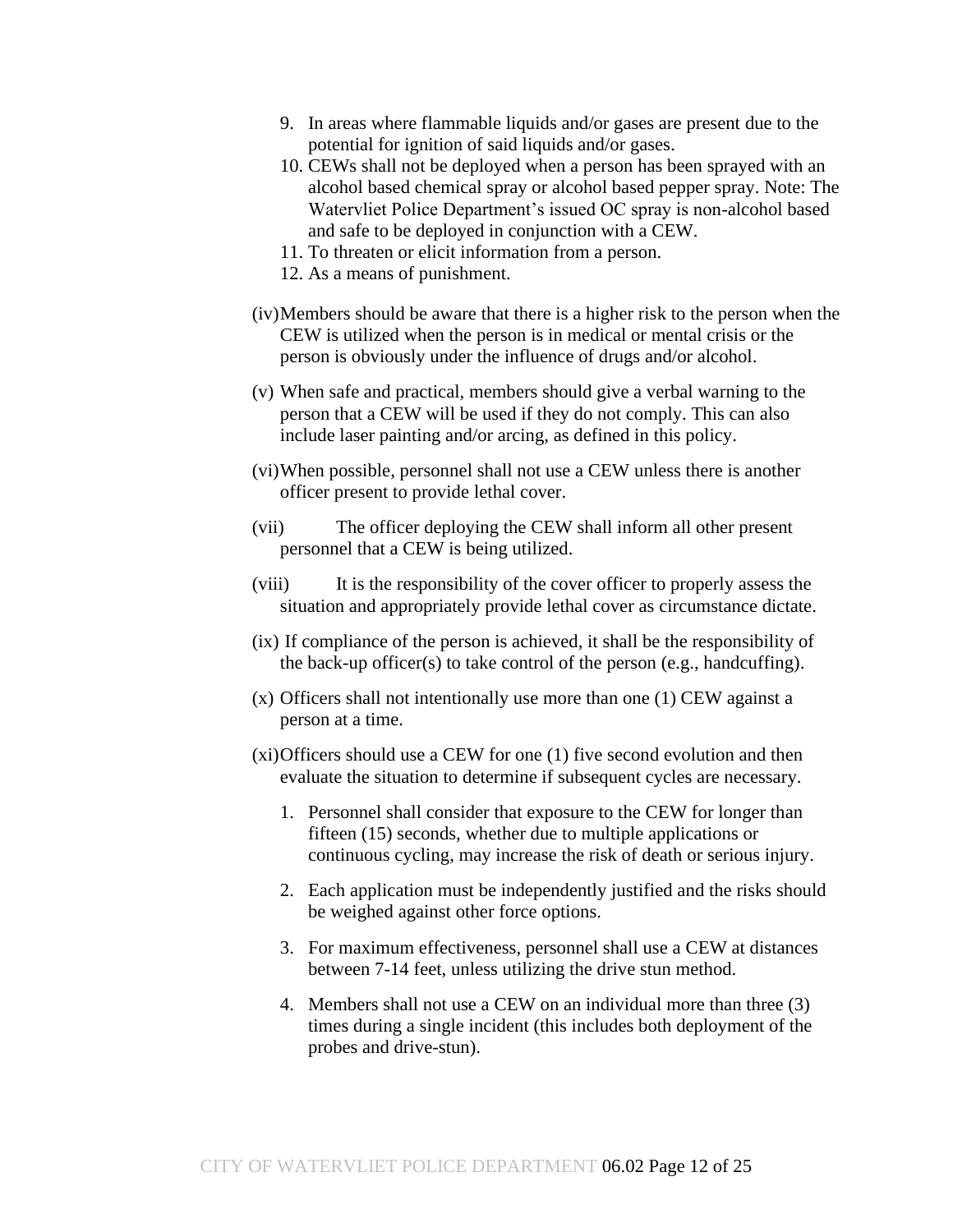- (xii) Drive Stun Utilization:
	- 1. Utilized to complete the circuit when one of the probes is ineffective or becomes dislodged.
	- 2. Utilized in close quarters to protect the officer, others, or to create a safe distance between the officer and the person.
	- 3. The primary function of the drive stun mode when not used to complete the circuit is to gain compliance through the administration of pain compliance.
	- 4. Using the CEW to achieve pain compliance may have limited effectiveness and, when used repeatedly, may even exacerbate the situation by inducing rage in the person.
- (xiii) Probe Mode Utilization:
	- 1. The CEW probes shall be delivered to the person's target areas based on the following circumstances:
		- a. Availability.
		- b. Clothing.
		- c. Established safety priorities.
		- d. Level of force necessary.
	- 2. The person's lower center mass should be the target area unless exigent circumstances dictate otherwise.
- (xiv) Personnel shall keep in mind that persons affected by the CEW may be unable to physically perform verbal commands given by personnel (e.g., "Put your hands on top of your head.") during the cycle.
- 8. Post Deployment:
	- (i) Following a CEW usage, the on-duty supervisor/OIC shall be immediately notified and, if possible, respond to the scene. The supervisor shall:
		- 1. Ascertain the facts surrounding the incident.
		- 2. Conduct interviews of all involved parties and witnesses.
		- 3. Photograph the impact site where the CEW was deployed. (It may be more feasible to photograph the site in the Watervliet Police Department booking facility). If a person refuses to submit to photographs, or if the impact site is a sensitive/private area (groin, breast, etc.), the supervisor/OIC is to photograph the clothed area of the site instead.
		- 4. Make an initial determination that the CEW deployment was in compliance with applicable laws, policies and procedures.
	- (ii) When a CEW is deployed on a person, personnel shall, as soon as safe and practical, request Emergency Medical Services.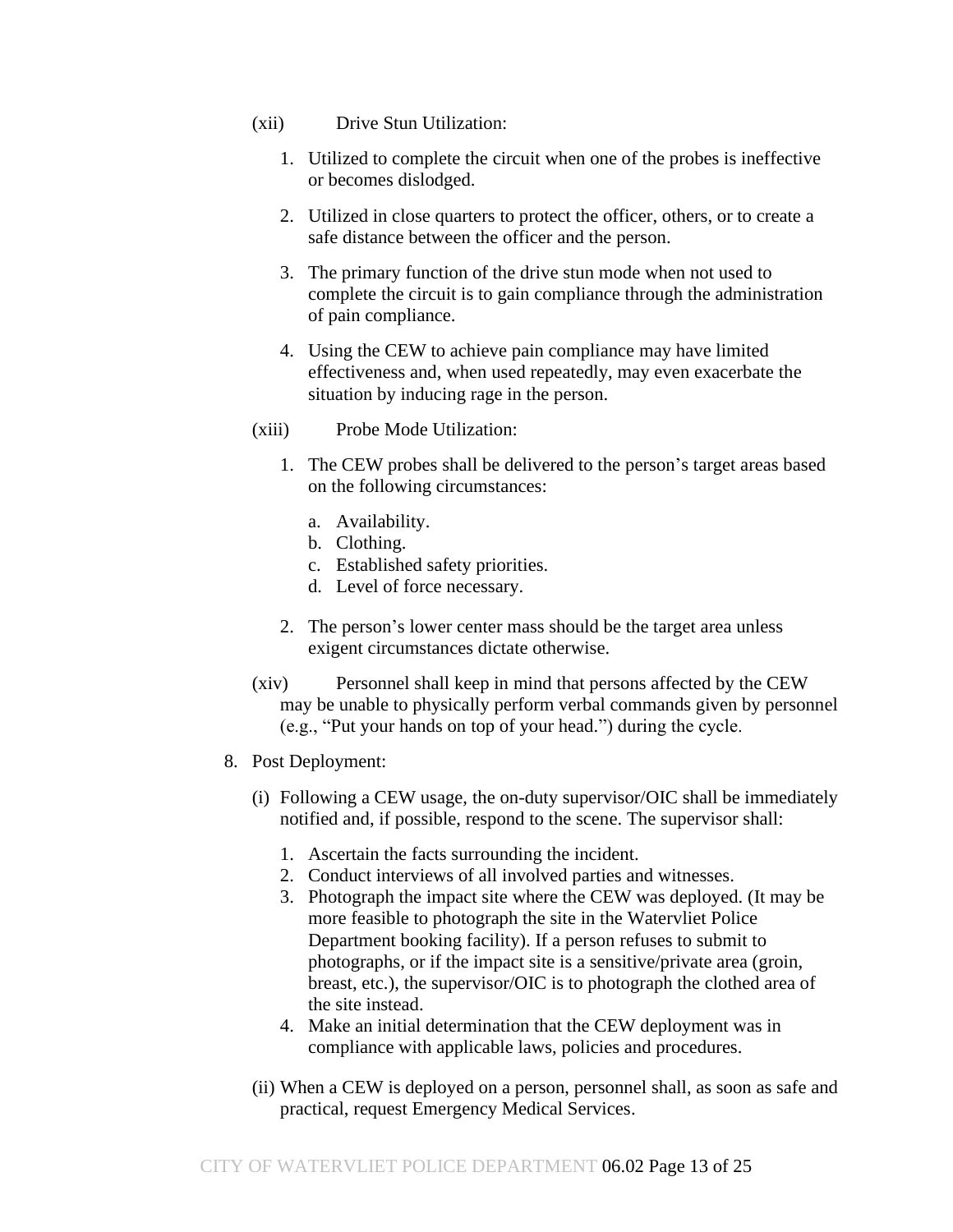- (iii)These procedures shall be followed for deployment of the probes and for drive-stuns and shall occur before transporting any person to Watervliet Police Headquarters.
	- 1. In accordance with a member's training, the department is responsible for the removal of the probes from any person.
	- 2. If a CEW is deployed on any person by members of this department, that person is assumed to be in custody and cannot refuse medical attention.
	- 3. Emergency Medical Services personnel shall determine if a person should be treated at the scene or if they should be transported to a hospital for medical attention, via an ambulance.
	- 4. Once removed, the probes, expended cartridge and any collected AFIDs (anti-felon identification) shall be packaged as evidence and treated as a biohazard due possible tissue and blood remnants on the probe.
- (iv) Personnel need to be cognizant of how positional asphyxia may exacerbate the condition of any individual who has received a CEW application. Personnel shall utilize a restraint technique that does not impair a person's respiration following a CEW application.

#### B. Impact Weapons

- 1. Impact weapons shall be carried and/or utilized only as authorized and in accordance with department policies and procedures.
	- (i) The Watervliet Police Department's authorized impact weapons are:
		- 1. Cocobolo Police Baton Up to 26"
		- 2. Composite Wood Police Baton Up to 26"
		- 3. ASP Expandable Baton Up to 26"
		- 4. Riot Batons up to 36"
		- 5. A retention end cap, window breaker cap and/or a combo of them both are authorized.
		- 6. The use of personally owned impact weapons is not authorized.
- 2. For uniformed members, at least one impact weapon shall be carried on their persons while on duty. For non-uniformed members, at least one impact weapon shall be immediately available for potential use while on duty.
- 3. Officers will make every effort to use their primary department issued or approved impact weapon. In the event that the officer's primary impact weapon has been lost as a result of that confrontation, broken, or taken away, the officer may be justified in using an alternative impact weapon (flashlight, radio, or any other impact weapon not issued or approved specifically as a defensive weapon as a means of force). An alternative impact weapon should only be used when no other reasonable alternative is present. If an alternative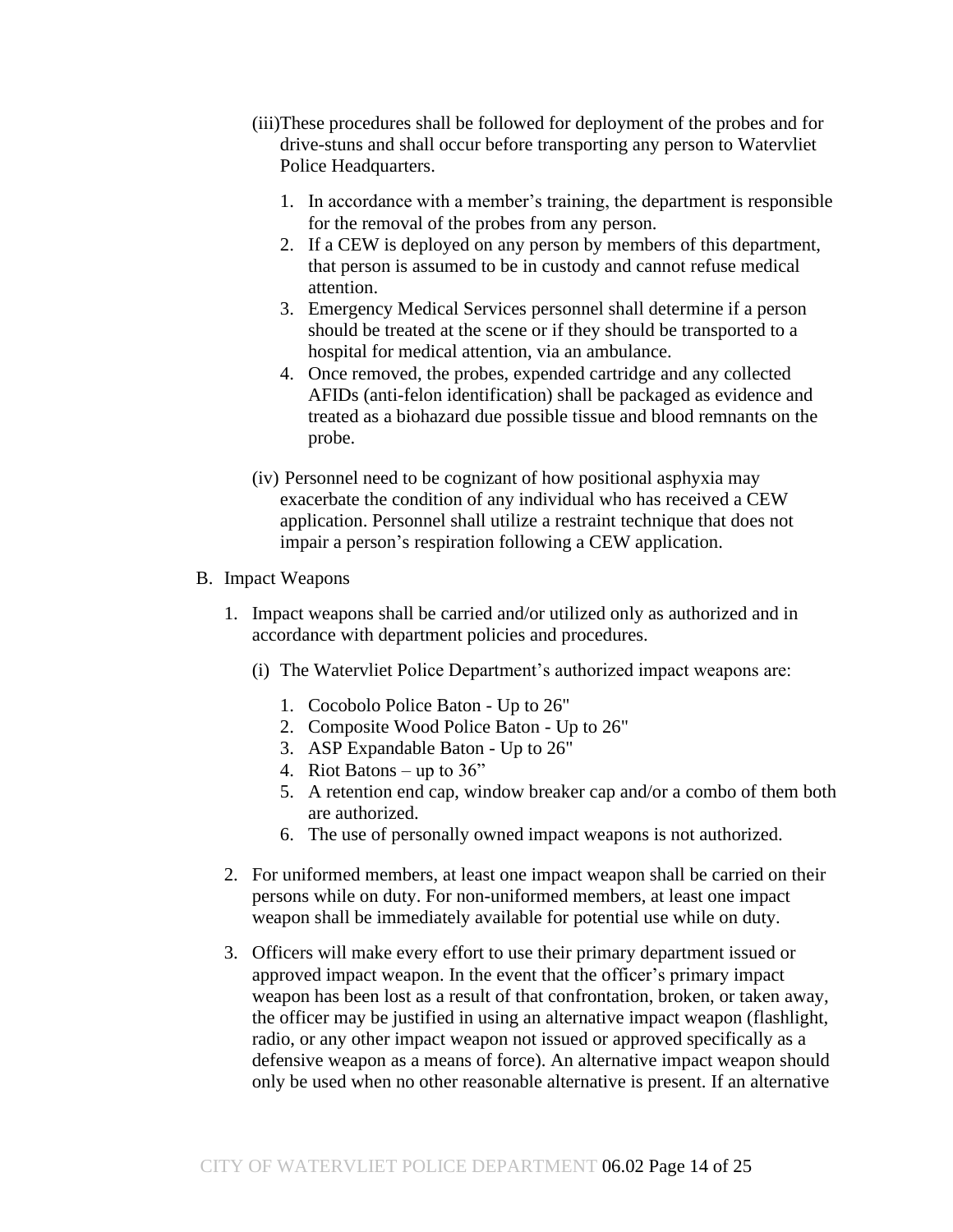impact weapon is used, it will be used in a manner consistent with the training given for department issued or approved impact weapons.

- 4. Members shall use due care when utilizing any impact weapon.
- 5. General deployment/use of an impact weapon:
	- (i) A impact weapon is a defensive operation weapon and shall be used in accordance with Article 35 of the New York State Penal Law and Watervliet Police Department policies and procedures
	- (ii) Generally, impact weapons shall not be used against passive resistant persons, unless extenuating circumstances exist. Officers must consider and clearly articulate the following factors:
		- 1. The severity of the offense the officer has reasonable cause to believe occurred or is about to occur.
		- 2. The person's threat levels to others.
		- 3. The risk of injury to the person.

(iii)Prior to utilizing an impact weapon, officers shall consider the following:

- 1. The level of force exhibited by the person.
- 2. Proximity and/or access to the person.
- 3. Safety of involved individuals to include hostages, uninvolved civilians, other first responders and the involved person.
- (iv)Impact weapons shall not be used under the following circumstances, unless deadly physical force in justifiable and in accordance with Article 35 of the New York State Penal Law and Watervliet Police Department policies and procedures:
	- 1. Obviously pregnant or known to be pregnant woman.
	- 2. Apparent juveniles, unless personnel are justified in using deadly physical force.
	- 3. The elderly or visibly frail.
	- 4. Handcuffed persons unless it is necessary to prevent the person from causing harm to themselves, personnel, or others and all other lesser attempts of control are deemed ineffective.
	- 5. To threaten or elicit information from a person.
	- 6. As a means of punishment.
- (v) Accurately directed strikes to the following areas are usually effective, with less chance of serious physical injury to the intended person.
	- 1. A hard forehand/backhand strike to the non-compliant person's thigh (inside or outside). The intent is to cause temporary cramping, as well as a temporary inability to walk.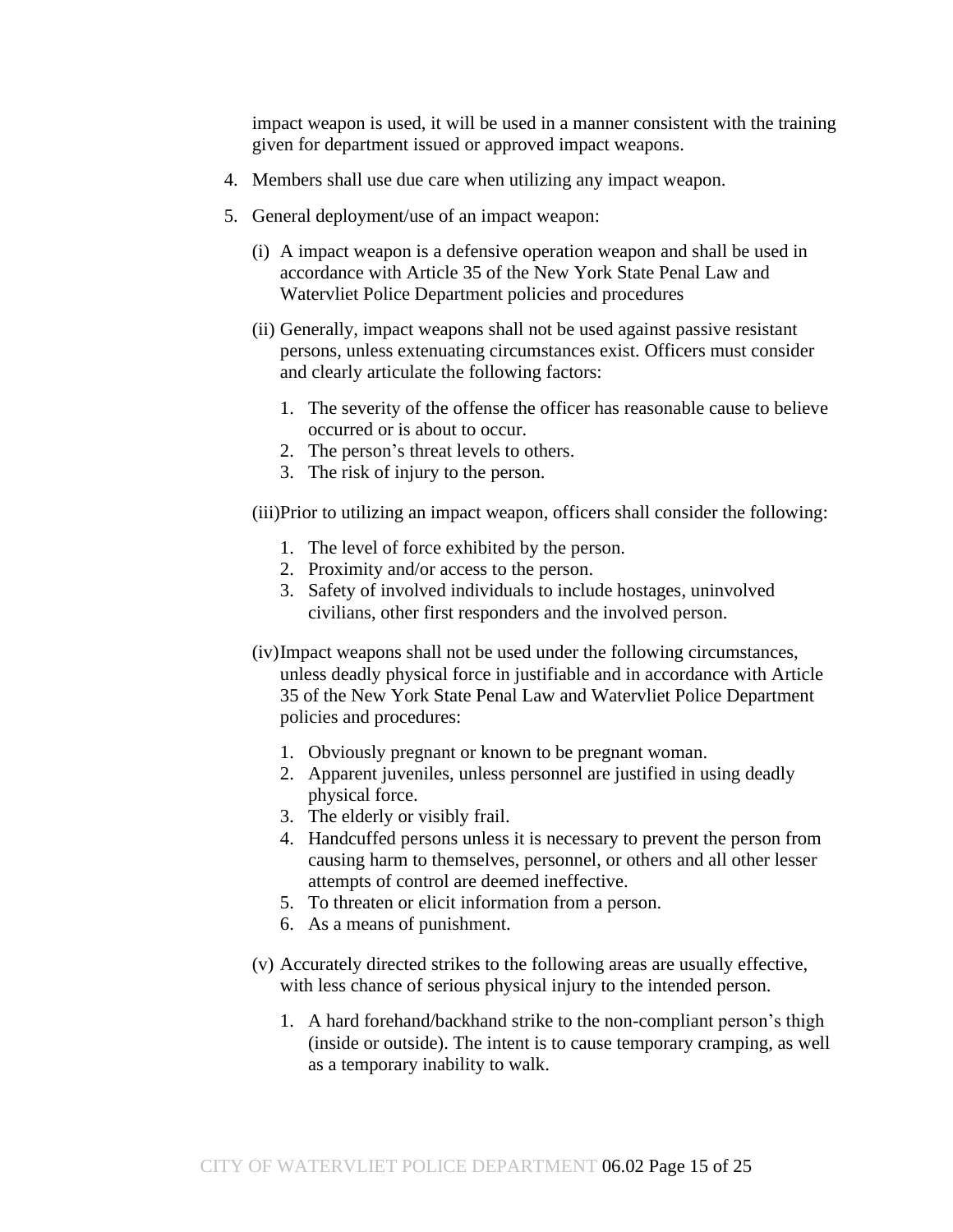- 2. A hard forehand/backhand strike to the outside of the forearm or upper arm should also stop an attacker. The intent is to cause temporary immobility to said arm.
- 3. A directed strike to the back of the hand or wrist. The intent is to cause temporary immobility to said hand.
- 4. Directed defensive strikes to the shin area.
- 5. Strikes to center mass targets. The intent is to generate fluid shockwaves which may assist in gaining control over the person.
- 6. Thrust or jab to the solar plexus. Short jabs, with the end of the baton, to the stomach areas are effective in clearing away crowds or clearing a pathway through a large, combative group.
- (vi)Officers must always attempt to avoid jabbing, striking, or pressing on a person's head, neck, spine, sternum, or groin, as these areas have a higher chance of resulting in serious physical injuries or death.
- (vii) The following illustration depicts vital and venerable areas in red. Those areas shall be avoided unless deadly physical force is authorized. Members are cautioned against strikes or jabs to the yellow areas unless a



specific purpose or response is desired. The green areas are ideal for jabbing, striking, or pressing an impact weapon.

- 6. Post Deployment:
	- (i) Following any strike, jab, or other use of an impact weapon, the on-duty supervisor/OIC shall be immediately notified and, if possible, respond to the scene.The supervisor/OIC shall: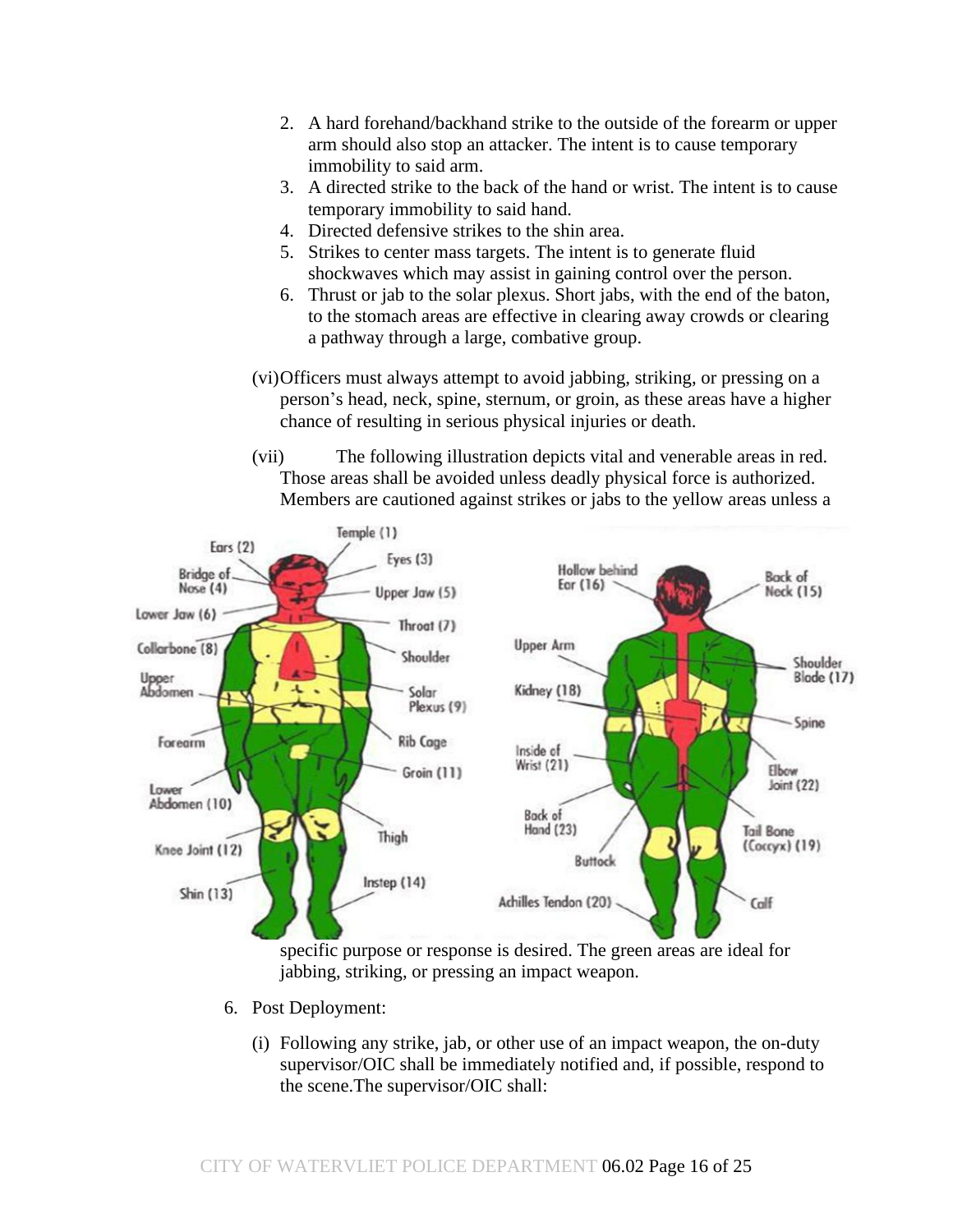- 1. Ascertain the facts surrounding the incident.
- 2. Conduct interviews of all involved parties and witnesses.
- 3. Photograph the impact site (It may be more feasible to photograph the site in the Watervliet Police Department booking facility). If a person refuses to submit to photographs, or if the impact site is a sensitive/private area (groin, breast, etc.), the supervisor is to photograph the clothed area of the site instead.
- 4. Conduct an initial analysis of the situation and document it accordingly.
- (ii) When an impact weapons is used on a person, personnel shall, as soon as safe and practical, assess the need for Emergency Medical Services.
	- 1. If a visible injury is present, EMS shall be dispatched to evaluate the person, regardless if the person refuses treatment.
	- 2. If an impact weapon is deployed on any person by members of this department, that person is assumed to be in custody and cannot refuse medical attention if it appears it is necessary.
	- 3. If a person complains of pain or requests EMS, members shall immediately dispatch EMS for an evaluation, regardless of the presence of a visible injury or level of force used.
- C. Chemical Agents:
	- 1. Chemical agents shall be carried and/or utilized only as authorized and in accordance with department policies and procedures. The Watervliet Police Department's authorized agents are:
		- (i) Oleoresin Capsicum (OC).
		- (ii) Chemical Agent Orthoclorobenzal Malononitrile (CS).
	- 2. The use of personally owned chemical agents is not authorized.
	- 3. For uniformed members, the department issues a 1.5 ounce OC canister. It shall be carried on their person while on duty. For non-uniformed members, the department issues a 1.5 ounce OC canister. It shall be immediately available for potential use while on duty.
	- 4. Larger 18.5 ounce fogger-style OC canisters shall be available for use and carried, at a minimal, in the supervisor's/OIC vehicle. Deployment of additional 18.5 ounce canisters may be authorized in additional police department vehicles by the Office of the Chief. When deployed on a scene and not in use, the 18.5 ounce canister is to be carried in the accompanying holster.
	- 5. Members shall use due care when utilizing any chemical agents.
	- 6. Deployment/Use of a agents: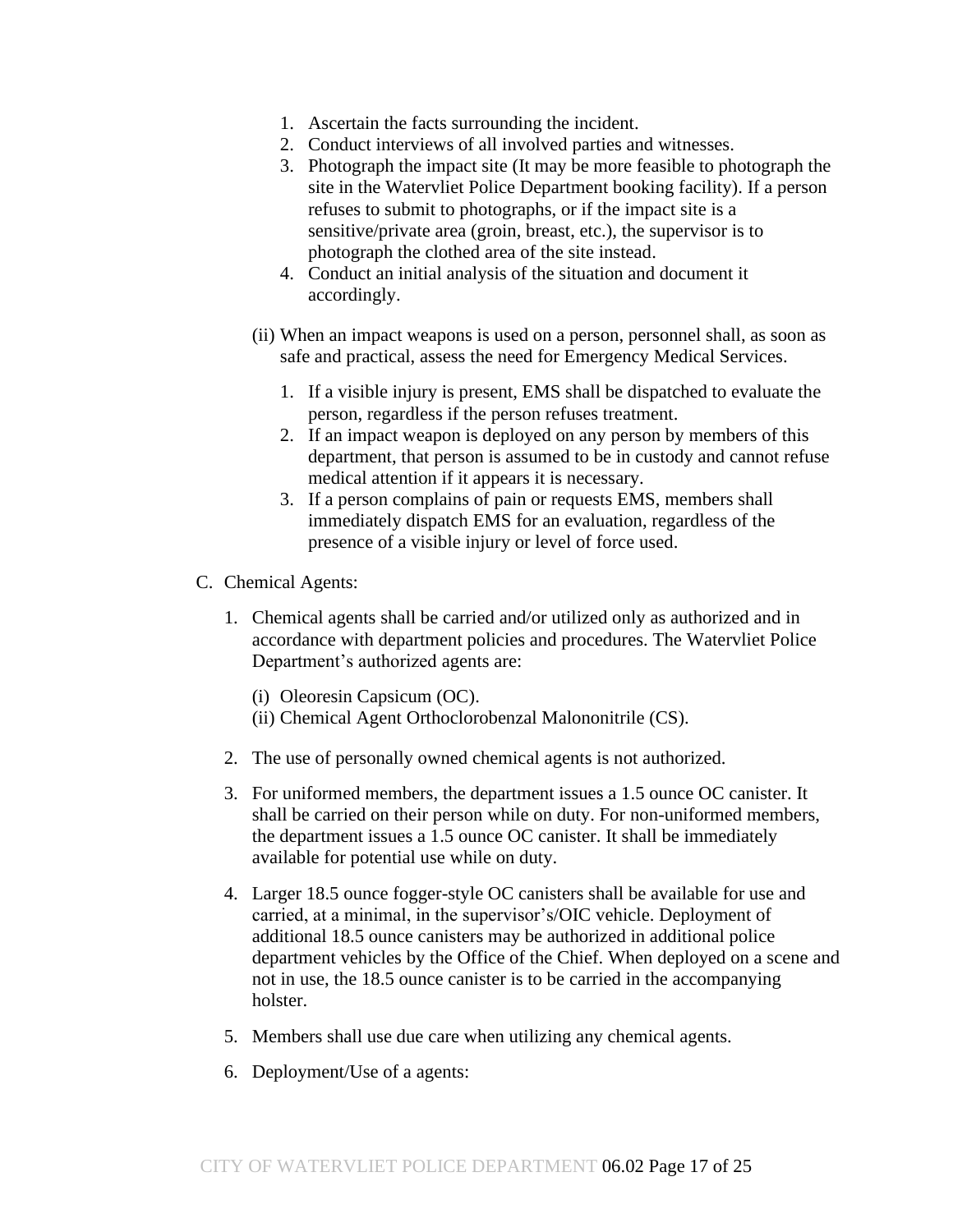- (i) Chemical agents are a defensive weapon and shall be used in accordance with Article 35 of the New York State Penal Law and Watervliet Police Department's policies and procedures.
- (ii) Generally, chemical agents shall not be used against passive resistant persons, unless extenuating circumstances exist. Officers must consider and clearly articulate the following factors:
	- 1. The severity of the offense that occurred or is about to occur.
	- 2. The person's threat levels to others.
	- 3. The risk of injury to the person.
- (iii)Prior to utilizing chemical agents, officers shall consider the following:
	- 1. The level of force exhibited by the person.
	- 2. Proximity and/or access to the person.
	- 3. Safety of involved individuals to include hostages, uninvolved civilians, other first responders and the involved persons.
	- 4. Third party contamination (to include other officers).
	- 5. Wind direction and other weather conditions.
	- 6. The adverse effects if deployed in confined or enclosed space.
- (iv)Chemical agents shall not be used under the following circumstances, unless deadly physical force is justifide and in accordance with Article 35 of the New York State Penal Law and Watervliet Police Department's policies and procedures:
	- 1. Where the person is elevated on an object and has the potential to fall (e.g., building roof tops, trees, river banks, bridges, fences).
	- 2. Obviously pregnant or known to be pregnant woman.
	- 3. Apparent juveniles, unless personnel are justified in using deadly physical force.
	- 4. The elderly or visibly frail.
	- 5. Handcuffed persons unless it is necessary to prevent the person from causing harm to themselves, personnel, or others and all other lesser attempts of control are deemed ineffective.
	- 6. Persons that are in physical control of a vehicle in motion (e.g., driver of a car, truck, motorcycle, ATV, bicycle, scooter)
	- 7. Where a person has a known heart condition, or an apparent debilitating illness to include respiratory conditions.
	- 8. Civil demonstrations in which the persons are passively resisting.
	- 9. Indiscriminately in crowded areas, except with supervisor/OIC approval or in exigent circumstances.
	- 10. To threaten or elicit information from a person.
	- 11. As a means of punishment.
- (v) Whenever possible, a verbal warning of OC deployment and a command to discontinue the undesirable behavior shall be given.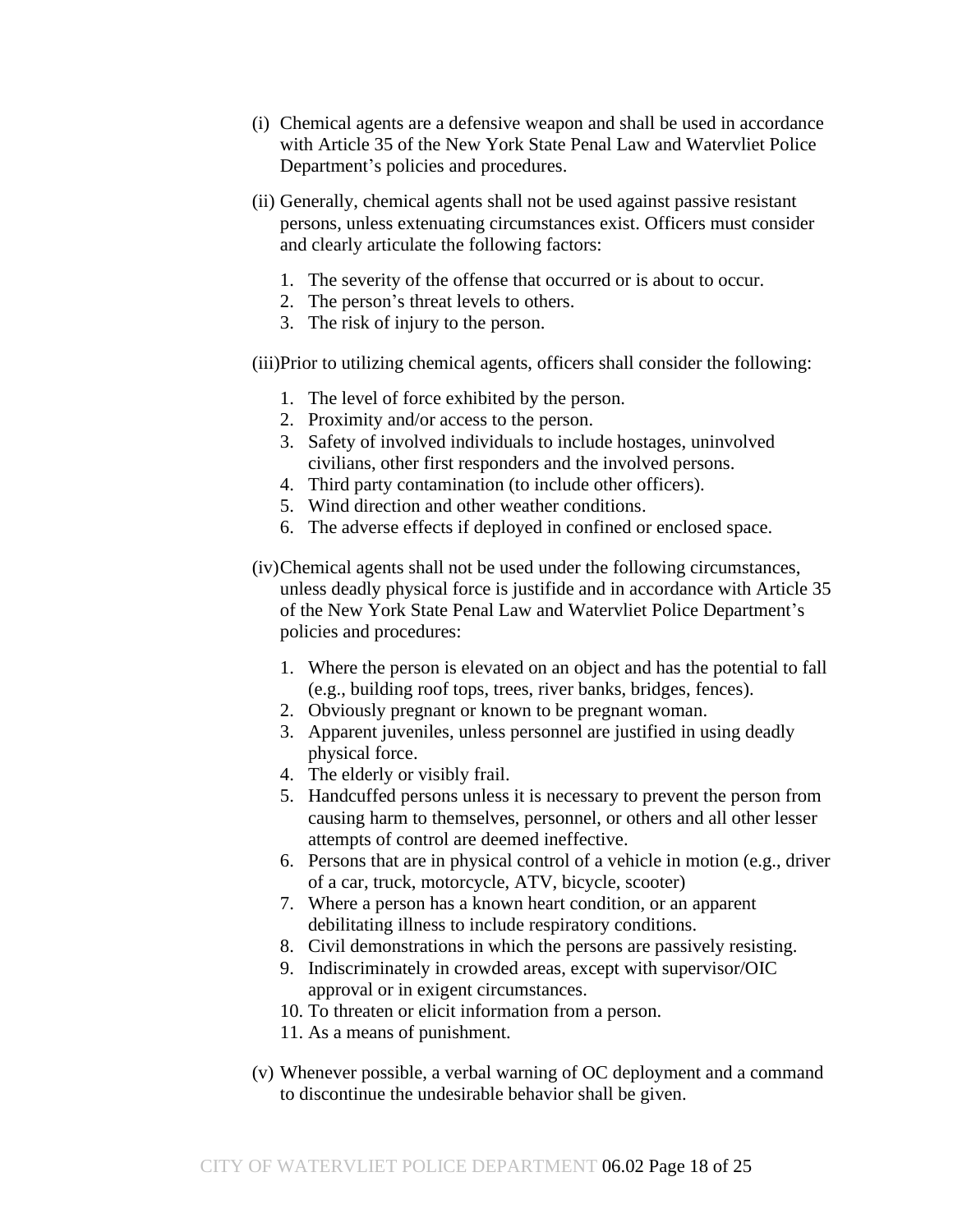- 1. OC may be deployed effectively up to 12 feet away. The stream should be directed at the intended person's face, at a minimum distance of three (3) feet, utilizing a one to two second burst.
- 2. Post Deployment:
	- a. Following the deployment of chemical agents, the on-duty supervisor/OIC shall be immediately notified and, if possible, respond to the scene. The supervisor/OIC shall:
		- i. Ascertain the facts surrounding the incident.
		- ii. Conduct interviews of all involved parties and witnesses.
		- iii. Photograph the site where the chemical agent was deployed. (It may be more feasible to photograph the site in the Watervliet Police Department booking facility.).
		- iv. Conduct an initial analysis of the situation and document it accordingly.
	- b. When chemical agents are deployed on a person, personnel shall, as soon as safe and practical, request Emergency Medical Services.
		- i. The person shall be provided the opportunity to wash the affected areas as soon as practical after the application of the spray, absent exigent circumstances.
		- ii. Officers shall not use any creams, ointments, or bandages on affected areas.
		- iii. Personnel need to be cognizant of how positional asphyxia may exacerbate the condition of any individual who has been exposed to chemical agents. Personnel shall utilize a restraint technique that does not impair a person's respiration following a chemical agent application.
		- iv. Officers shall not keep a sprayed person in a face-down position for a period longer than necessary in order to avoid positional asphyxia.
- 3. Authorized used of Chemical Agent Orthoclorobenzal Malononitrile (CS):
	- a. The use of CS is reserved for the following applications:
		- i. Barricaded persons.
		- ii. Unlawful Assembly/Crowd Dispersal.
		- iii. Other situations as deemed necessary by the Chief of Police.
	- b. Only those members who are specifically authorized by the Watervliet Police Department may use CS. At a minimum, the Municipal Police Training Counsel's Chemical Agent Instructor course, or its equivalent, is required for Watervliet Police Officers to deploy CS.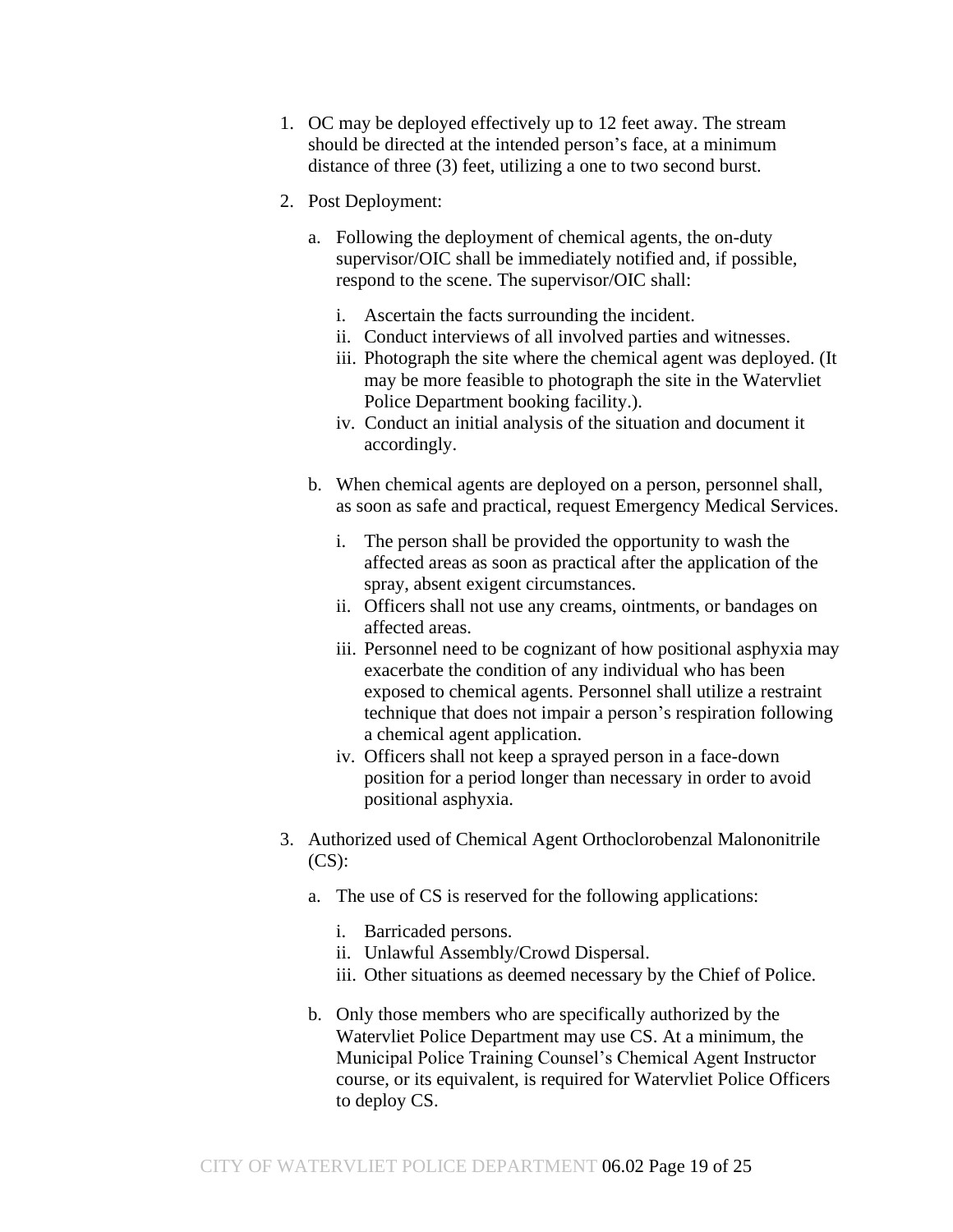- c. Prior to the usage of CS, the incident shall be contained with a command structure in place that is appropriate for the time frame, location and tactical situation presented. CS must have the approval of the Chief of Police, or their designee, prior to usage. Several factors shall be considered, to include:
	- i. The seriousness of the offense or civil unrest.
	- ii. The threat to the community posed by the persons.
	- iii. Location demographics: size, single level or multi-level, available windows or area for insertion of chemical agents, wind and weather, secondary exposure to others.
	- iv. The available positions and locations from which chemical agents can be deployed.
	- v. The potential for injury to person(s) at the location of use.
	- vi. Other uninvolved persons present at the location of use.
- d. Only the volume of chemical agents that is reasonable shall be used.
- e. For Unlawful Assembly/Crowd Dispersal situations, an audible warning of the imminent use and a reasonable amount of time should be provided to disperse the crowd, on-scene media, other observers and Watervliet Police Department members that are present prior to the use of any CS.
- f. If CS use is contemplated, Emergency Medical Services should be on site prior to its use and shall make provisions for decontamination and medical screening for those persons affected by the chemical agent.
- g. Decontamination for CS should include:
	- i. The removal of any person from a contaminated area.
	- ii. Removal of clothing items.
	- iii. Transportation to a local hospital, if needed.

## **VII. RENDERING AID/MEDICAL TREATMENT**

- A. Members of the Watervliet Police Department have the duty to provide attention to the medical and immediate mental health needs of any person(s) in custody and to obtain assistance and treatment of such needs which are reasonable and provided in good faith<sup>15</sup>.
	- 1. The immediate mental health needs of a person shall be based upon the reasonable cause to believe that a person who appears mentally ill, is conducting

<sup>15</sup> NYS Civil Rights Law §28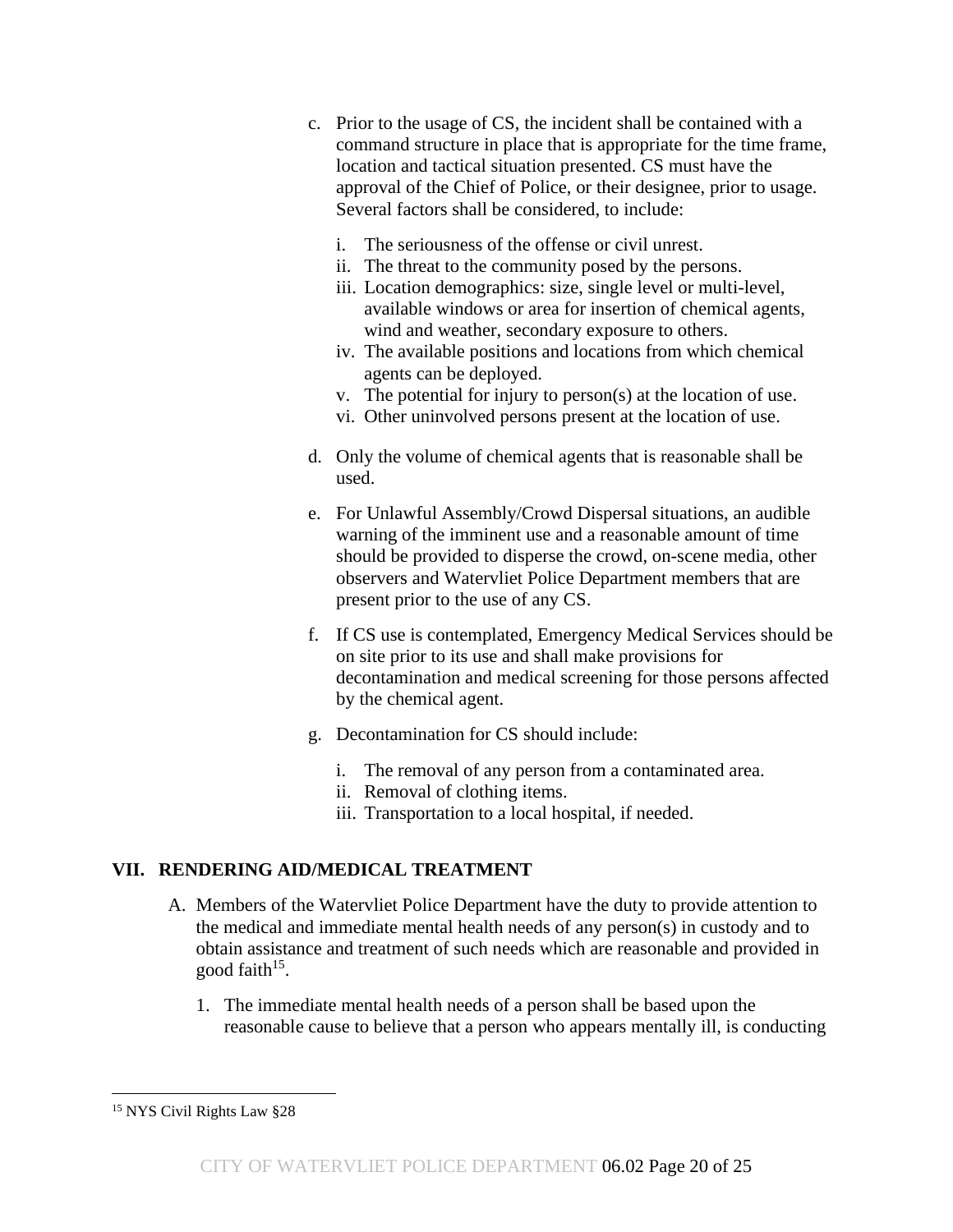themselves in a manner which is likely to result in serious harm to themselves or others $^{16}$ .

- B. When physical force is used and when it is safe to do so, the officer utilizing force shall evaluate the need for medical attention/treatment for that person upon whom the physical force was used as soon as is feasible and without unnecessary delay. Depending on the seriousness of the resulting injuries to either the officer or person, Emergency Medical Services shall be dispatched to the scene or to police headquarters once the officer and/or person are secured in the station. Officers and/or the on-duty supervisor/OIC shall exercise prudent discretion regarding the need for medical services.
- C. When an officer has used force, the Watervliet Fire Department Emergency Medical Services shall be requested when:
	- 1. There is visible injury.
	- 2. The person complains of injury or discomfort.
	- 3. The person is in custody and the officer reasonably believes that medical attention is needed, even if the person refuses medical attention.
	- 4. In cases where an officer suspects excited delirium.
	- 5. Whenever a person receives an exposure to a Taser, regardless of whether or not the exposure was effective.
	- 6. Whenever a person receives an exposure to chemical agents (OC or CS).
	- 7. Whenever a person is struck by a SIMS round from a less lethal shotgun.
- D. In the case of a person in custody who refuses medical attention from the Watervliet Fire Department medical personnel, officers shall note such refusal on the person's arrest report.
- E. Injuries sustained to a person in custody prior to police contact or sustained as the result of some reason other than the use of force, shall be documented on the person's arrest sheet. Medical attention shall be provided to that person, as required per applicable department rules and regulations.
- F. In all cases where a person sustains an injury during an arrest, the on-duty supervisor/OIC shall immediately be notified. If the injured person requires hospital or emergency care, the patrol supervisor/OIC shall notify the Office of the Chief.
- G. In all cases, injuries should be photographed, whether visible or not.
- H. All officers shall be cautious of positional asphyxia and take necessary measures to reduce potential contributing factors.
- I. All officers should be alert for a person manifesting signs of an excited delirium episode. This condition can be life threatening if immediate emergency medical treatment is not provided. If suspected, the on-duty supervisor/OIC and Emergency Medical Services are to be immediately requested to the scene. If in doubt, members should err on the side of caution and request a medical evaluation.

<sup>16</sup> NYS MHL §9.41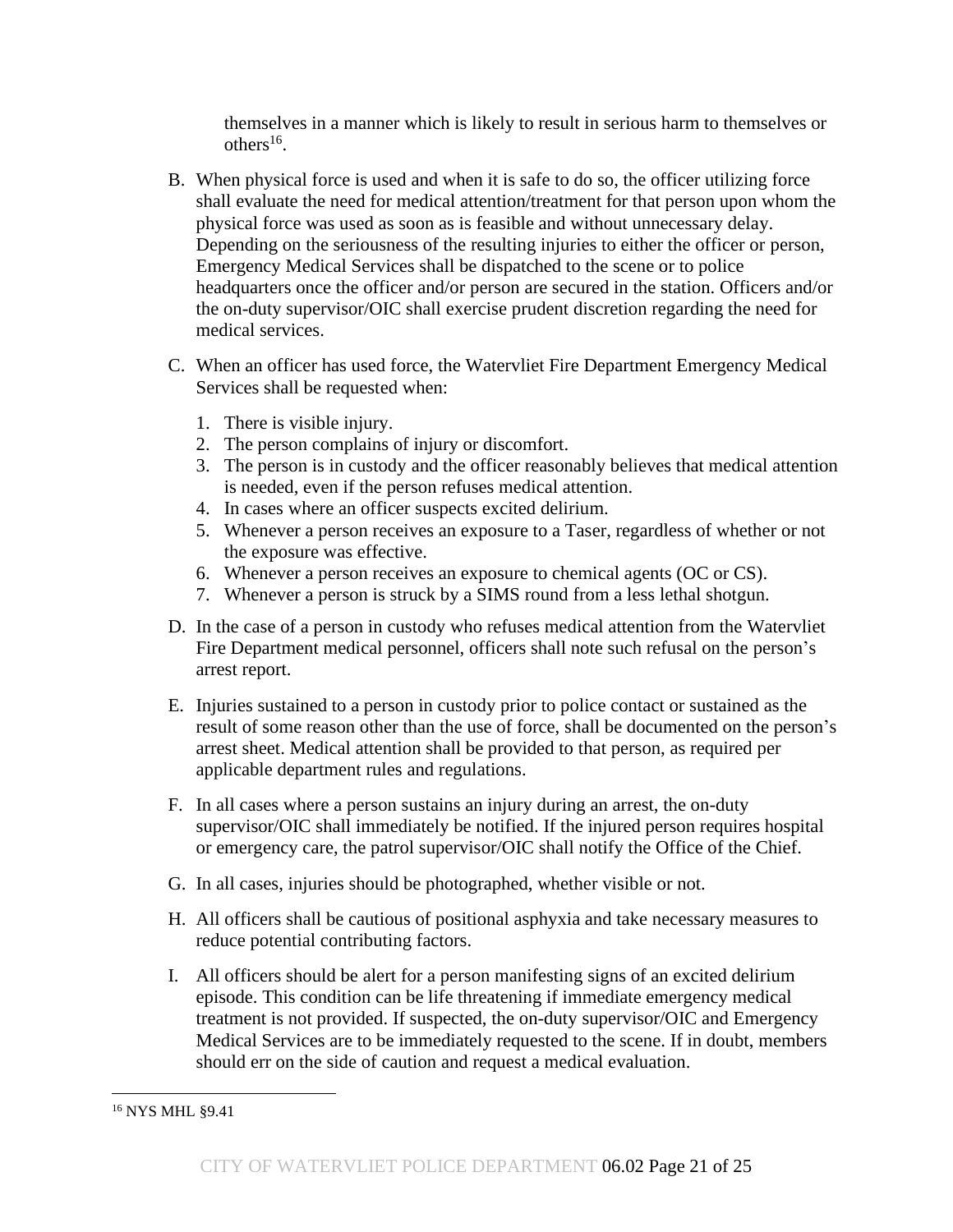#### **VIII. ADMINISTRATION**

- A. Reporting Requirements:
	- 1. Any officer using physical force in the performance of duty shall report, or cause to be reported, all facts about the incident on a Use of Force report (WPD137). In the event of an injury to the officer that prevents his or her completion of this report, the immediate supervisor/OIC shall be responsible for preparing this report.
	- 2. The Use of Force report (WPD137) shall be used in situations when a duty firearm had been displayed or "pointed only".
		- i) If multiple officers are involved in the incident, a notation of the names of the involved officers that displayed their duty weapons shall be made on the Use of Force report (WPD137). This shall suffice for reporting requirement purposes. Each involved officer does not need to complete their own Use of Force report or Use of Force Supplemental report (WPD137-b) for instances of this nature.
	- 3. If more than one officer is involved in the use of force incident upon an individual person, the primary officer shall complete the Use of Force report (WPD137) and each assisting officer shall complete a Use of Force Supplemental (WPD137-b).
	- 4. Members completing a use of force or a supplemental report shall clearly articulate the factors perceived and why they believed the use of force was reasonable under the circumstances.
	- 5. Injuries to any person involved and the medical attention received shall be detailed in the report(s).
	- 6. The use or displaying of a CED (Taser), impact weapon, chemical agent, pepper spray (OC), Less Lethal Shotgun are considered a use of force and all necessary reports must be completed.
	- 7. Injuries to any person involved and the medical attention received shall be detailed in the report(s).
	- 8. The arresting officer shall attempt to locate and identify any witnesses and document their statements.
	- 9. The arresting officer shall prepare and submit reports required by current directives. Reports shall be submitted to the on-duty supervisor/OIC for review.The on-duty supervisor/OIC shall be responsible for conducting an administrative review to determine whether policy, training, equipment, or discipline issues should be addressed. If such opinion is made, the on-duty supervisor/OIC shall notify the Office of the Chief via email/Inter-Office mail and document the reasons why.
	- 10. Photographs of the injured areas, regardless of whether or not a visible injury is observed, shall be secured and kept with the Use of Force form.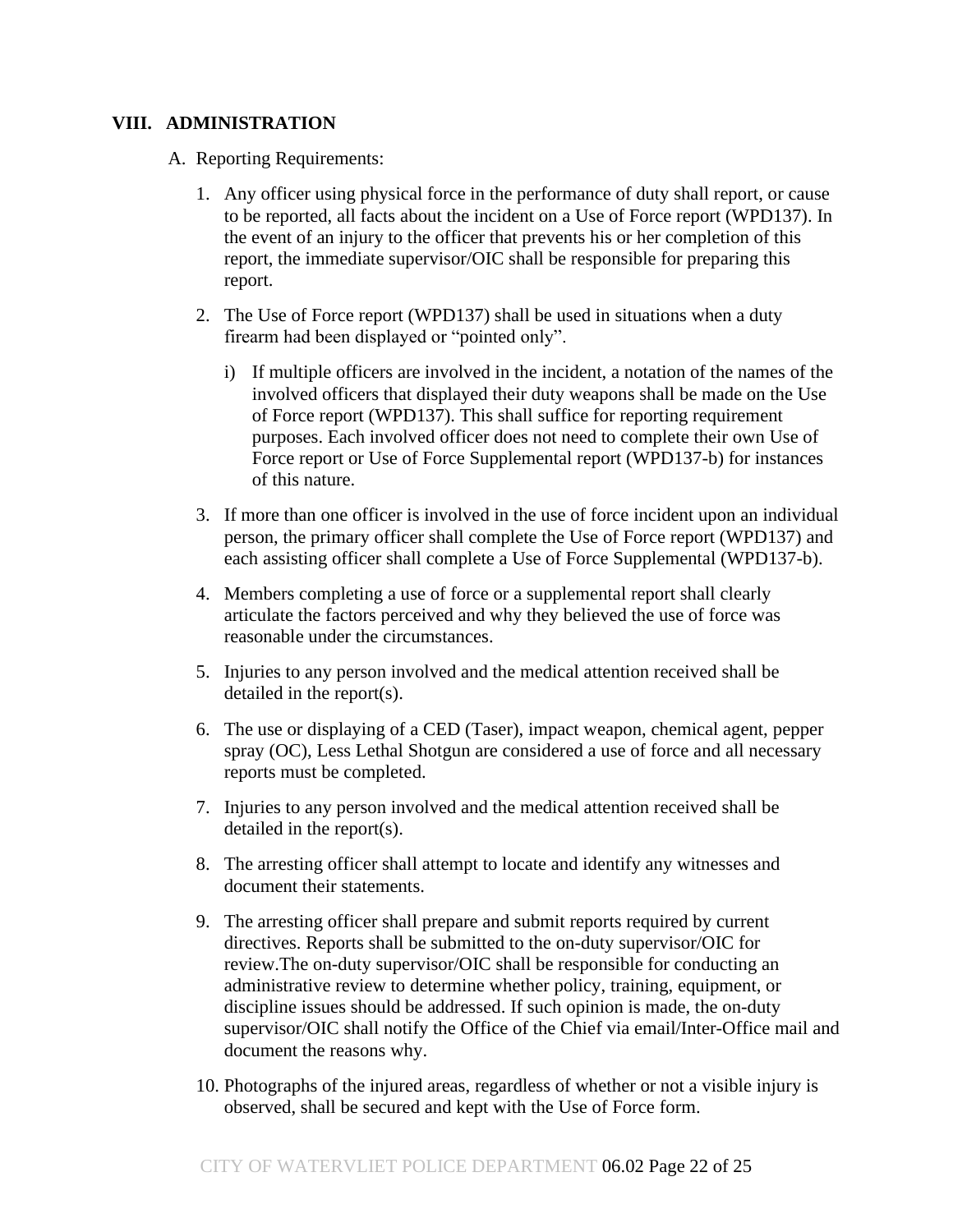- 11. The Office of the Chief shall ensure that reports are submitted to the Department of Criminal Justice Services when an officer $17$ :
	- i) Displays, uses, or discharges a firearm at or in the direction of another person.
	- ii) Uses a carotid control hold or similar restraint that applies pressure to the throat or windpipe of a person in a manner that is reasonably likely to hinder breathing or reduce intake of air.
	- iii) Uses, or deploys a chemical agent or control device, including but not limited to oleoresin capsicum (OC), pepper projectiles, tear gas, batons, or kinetic energy projectiles.
	- iv) Displays, uses, or deploys an impact weapon.
	- v) Displays, uses, or deploys an electronic control weapon (Taser), including an electronic stun gun, flash bomb, or long-range acoustic device.
	- vi) Engages in conduct which results in the death or serious bodily injury of another person.
- 12. All officers utilizing physical force shall make immediate notification to their supervisor/OIC and document such on applicable reports.
- 13. If physical injury is sustained by a person or officer, notification shall be made to the Office of the Chief by the on-duty supervisor/OIC.
	- i) Serious physical injury to any involved person shall require immediate notification to the Office of the Chief.

## B. RESPONSIBILITIES

- 1. On-duty supervisor/OIC.
	- i) Where practicable, the on-duty supervisor/OIC should respond to the scene of a use of force incident and begin a preliminary investigation into the use of force incident. The on-duty supervisor/OIC will document the results of their initial investigation on the Use of Force report (WPD137) under the "Review" section.
		- (1) If an on-duty supervisor/OIC preliminary investigation determines a perceived failure from an officer to adhere to the use of force guidelines, they shall document such on an Inner-Office memo and notify the Office of the Chief.
	- ii) The on-duty supervisor/OIC shall ensure the immediate completion of a use of force report by all officers engaged in a reportable use of force incident.
	- iii) Ensure photographs and video (if available) are secured. The photographs (and video) should sufficiently document any injuries, or lack thereof, to the officers or suspect. When video is available showing the use of force incident, such as street cameras, security cameras, body cameras, etc, the on-duty

<sup>&</sup>lt;sup>17</sup> NYS Executive Law §837-t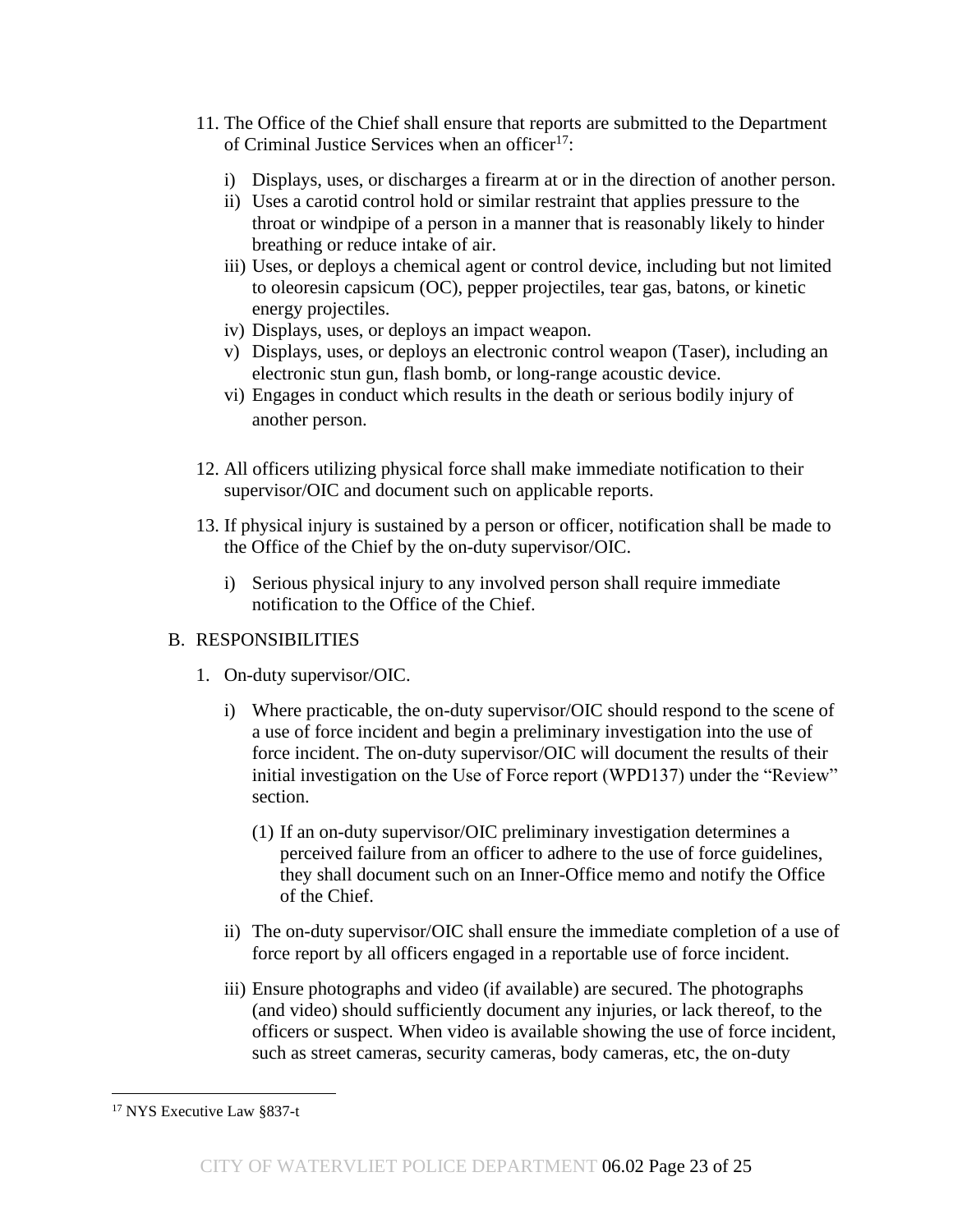supervisor/OIC shall make every attempt to secure it at the time of the incident. If the video is unavailable at the time of the incident, the on-duty supervisor/OIC shall make arrangements to attain the video. The supervisor/OIC shall document the disposition on the Use of Force report (WPD137) under the "Audio/Video (A/V) Review" section of said report.

- iv) The on-duty supervisor/OIC shall immediately notify the Office of the Chief under the following circumstances:
	- (1) An officer discharging their firearm for any reason, other than to humanely dispatch a sick or injured animal.
	- (2) An officer or person sustains serious physical injury.
	- (3) An officer or person sustains physical injury which requires them to seek hospital/emergency room care.
	- (4) Any gross deviation from an officer in established policies, procedures, or laws.
	- (5) Any use of force incident which would may result in significant public/media attention.
	- (6) Any other circumstance the supervisor/OIC deems necessary.
- v) Submit the original Use of Force reports (WPD137) and photographs to the Office of the Chief without unnecessary delay. Photocopies of the Use of Force report shall be placed in the applicable arrest folder and/or attached to the incident report. Use of Force reports shall be included in the discovery file for an incident.
- 2. Office of the Chief
	- i) The Office of the Chief shall conduct an administrative review of all use of force incidents. In cases of unauthorized force or other applicable circumstances, the Chief of Police may direct an immediate investigation into the incident.
	- ii) The Office of the Chief shall retain all original Use of Force reports (WPD137) and comply with directives contained in NYS Executive Law §837-t, or its revised equivalent.
- C. TRAINING
	- 1. All sworn members of the Watervliet Police Department shall receive training to demonstrate their understanding on the proper application of force.
	- 2. Training topics will include use of force, conflict prevention, conflict resolution and negotiation and de-escalation techniques and strategies including, but not limited to, interacting with persons presenting in an agitated condition as well as duty to intervene and prohibited conduct.
	- 3. This policy is not intended to be a substitute for proper training in the use of force. Comprehensive training is the key to real-world application of the concepts discussed within this policy.